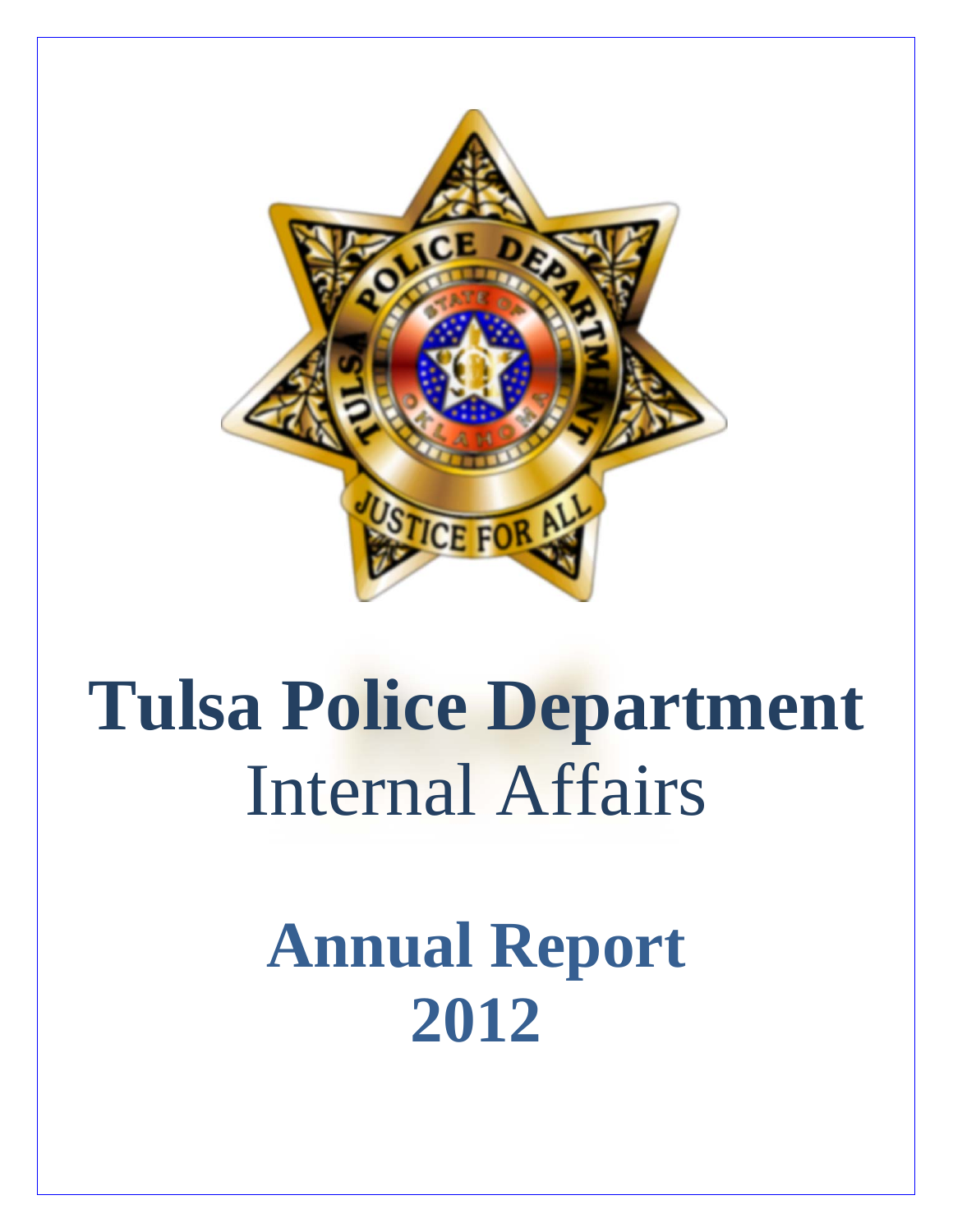

## **TULSA POLICE DEPARTMENT OFFICE OF THE CHIEF OF POLICE**

The Tulsa Police Department is committed to upholding the public trust by conducting unbiased and thorough internal investigations of alleged employee misconduct, while ensuring all persons involved are treated with respect.

It is our desire that this Internal Affairs Annual Report will help the citizens of Tulsa better understand how the department handles citizen complaints, administrative investigations, and use of force issues up to and including deadly force situations.

This report will also provide some historic data from previous years for data comparison.

It is our mission to continue to work with the community, making Tulsa a safe place to live, work, and visit.

Sincerely,

Chuck Jordan

Chief of Police

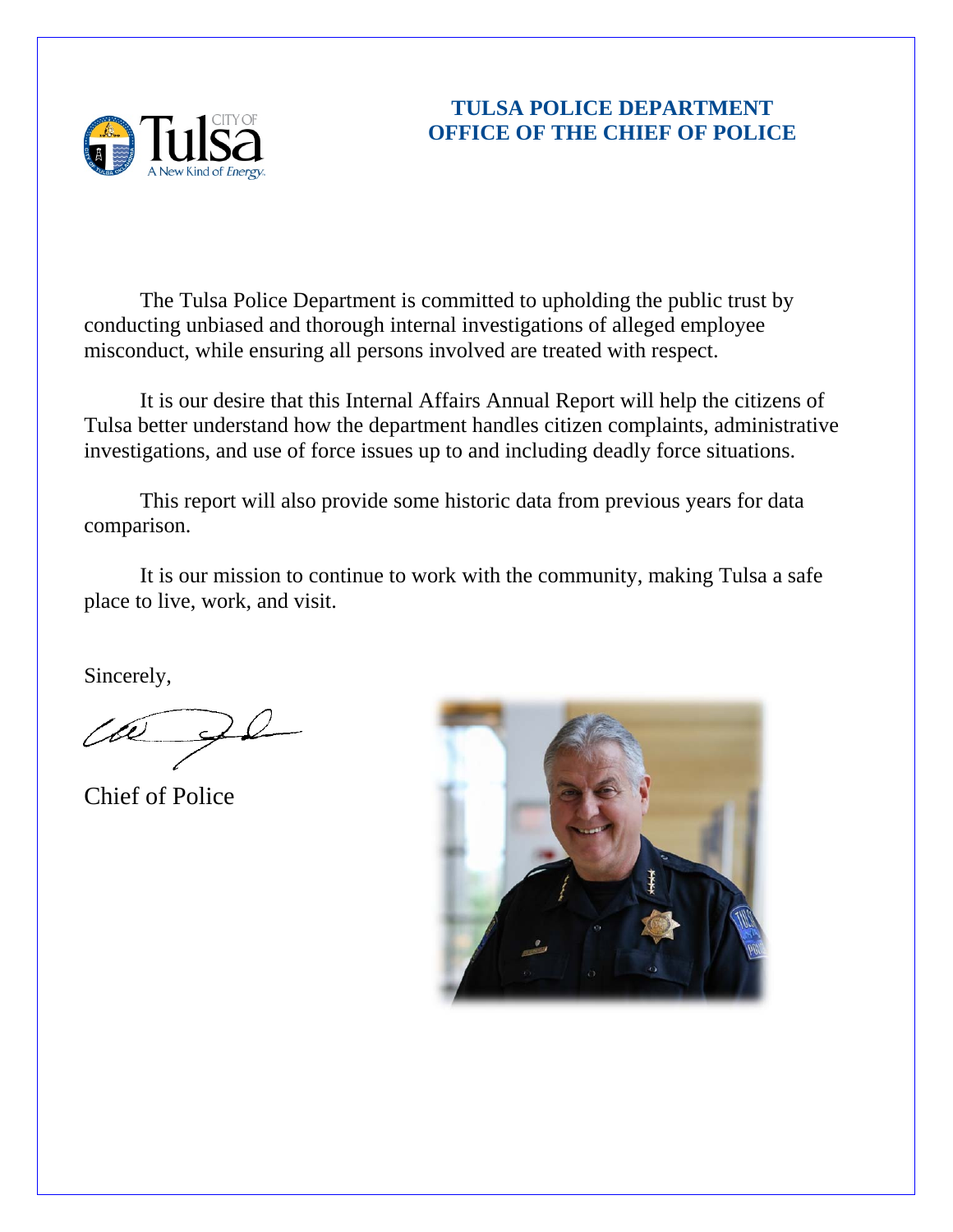# **Table of Contents**

| Complaints by calls for service, arrests ---------------------------------- Page 7 |  |
|------------------------------------------------------------------------------------|--|
|                                                                                    |  |
|                                                                                    |  |
|                                                                                    |  |
|                                                                                    |  |
|                                                                                    |  |
|                                                                                    |  |
|                                                                                    |  |
|                                                                                    |  |
|                                                                                    |  |
|                                                                                    |  |
|                                                                                    |  |
|                                                                                    |  |
|                                                                                    |  |
|                                                                                    |  |
| Use of Force by Division, Type of Force used ------------------------ Page 18      |  |
| Use of Force by Officer and Citizen Race ----------------------------- Page 18     |  |
|                                                                                    |  |
|                                                                                    |  |
|                                                                                    |  |
|                                                                                    |  |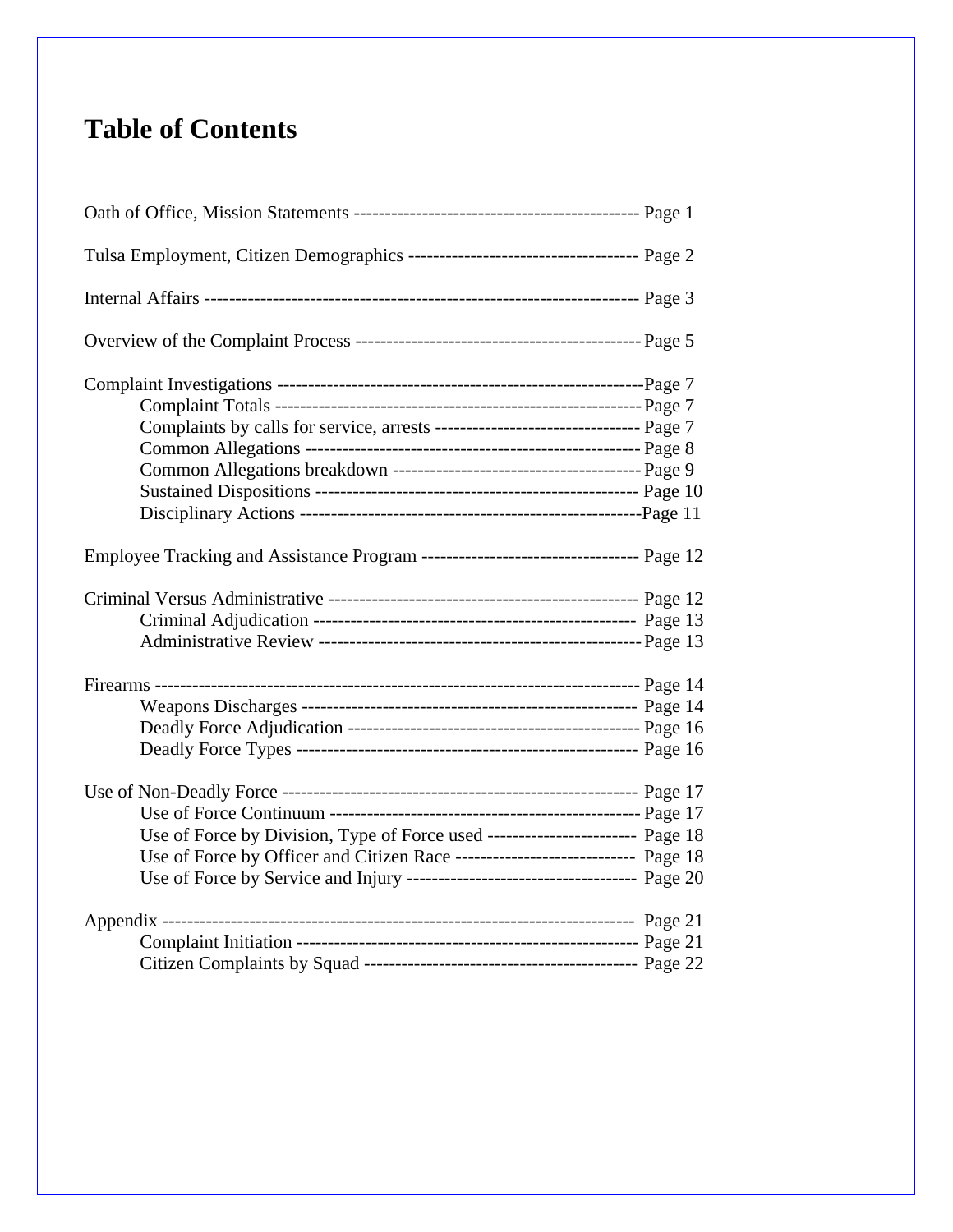## **Tulsa Police Department Oath of Office**

**"Having been duly appointed a police officer of the City of Tulsa and peace officer of the State of Oklahoma, I do solemnly swear that I will defend, enforce, and obey the Constitution and laws of the United States, the State of Oklahoma, and the Charter and Ordinances of the City of Tulsa."** 

**Tulsa Police Department Mission Statement** 

**The Tulsa Police Department will apply all knowledge, skills, and available resources by working in partnership with our community to provide quality service, protect life and property, prevent crime, and resolve problems so people can live without fear in a safe environment.** 

## **Tulsa Police Department Internal Affairs Unit Mission Statement**

**The Tulsa Police Department's Internal Affairs Unit will uphold the public trust by performing unbiased, thorough investigations of alleged employee misconduct while seeking the truth, safeguarding the rights of employees and citizens, and ensuring that all persons involved are treated with respect.** 

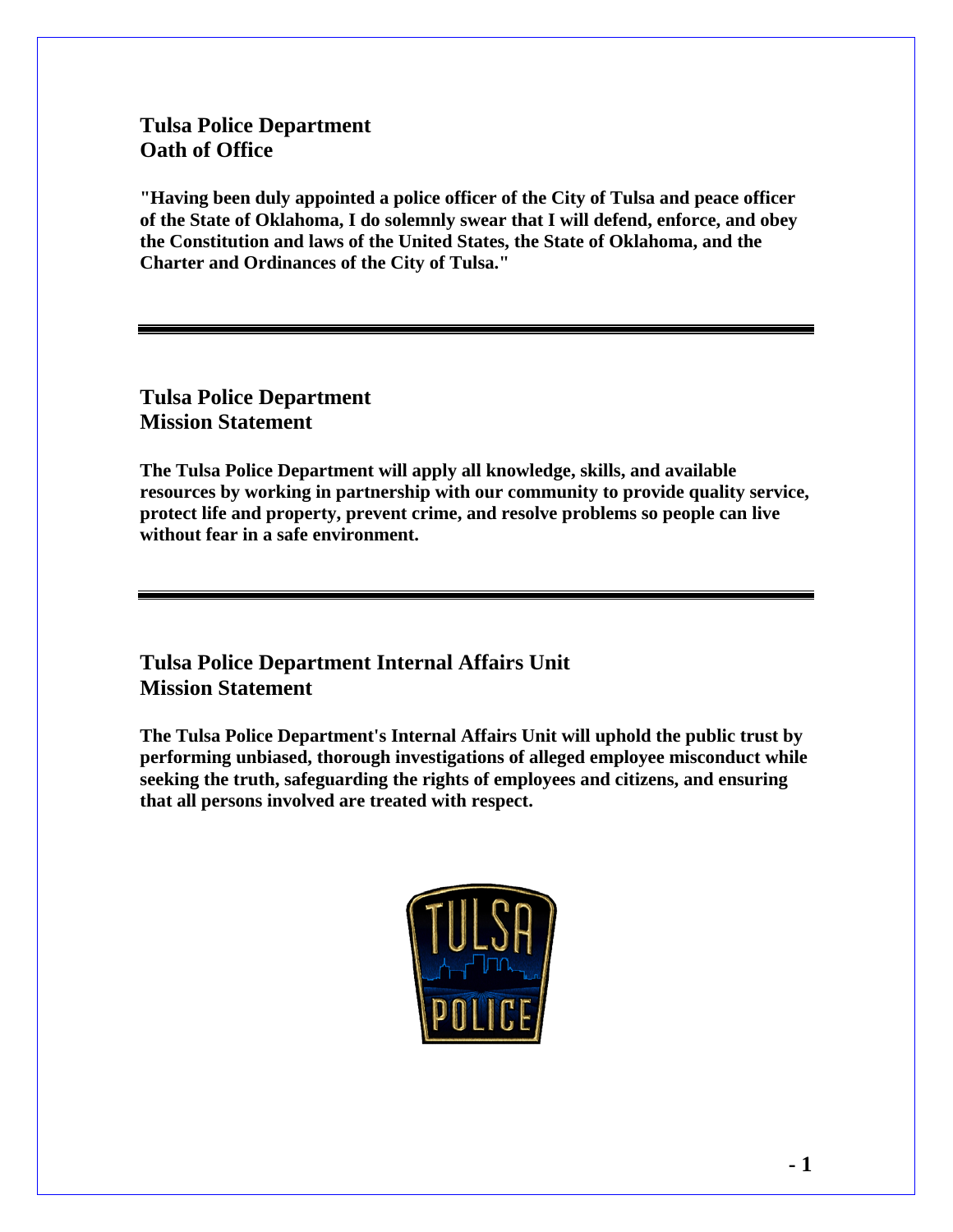# **2012 City of Tulsa Demographics**



| Tulsa Police Department  |          |
|--------------------------|----------|
| <b>Employees:</b>        | 878      |
| Sworn:                   | 781      |
| Non-sworn:               | 97       |
| Male:                    | 79.51%   |
| Female:                  | 20.48%   |
| Caucasian:               | 76.4%    |
| <b>African American:</b> | $10.4\%$ |
| Hispanic/Latino:         | 2.5%     |
| <b>Native American:</b>  | $9.2\%$  |
| Asian:                   | $1.4\%$  |
| Two or more races:       | $0.1\%$  |

| City of Tulsa <sup>2</sup> |                     |  |  |  |  |  |
|----------------------------|---------------------|--|--|--|--|--|
| Citizenship:               | 393,987             |  |  |  |  |  |
| Jurisdiction:              | <b>182.65 miles</b> |  |  |  |  |  |
| Male:                      | 48.7%               |  |  |  |  |  |
| Female:                    | 51.3%               |  |  |  |  |  |
| Caucasian:                 | 57.9%               |  |  |  |  |  |
| African American:          | 15.9%               |  |  |  |  |  |
| Hispanic/Latino:           | 14.1%               |  |  |  |  |  |
| <b>Native American:</b>    | 5.3%                |  |  |  |  |  |
| Asian:                     | 2.3%                |  |  |  |  |  |
| Two or more races:         | 5.9%                |  |  |  |  |  |

 1 Tulsa Police employment information provided by the TPD Personnel/Payroll Department

<sup>&</sup>lt;sup>2</sup> City of Tulsa demographics based on U.S. Census Bureau data, provided by the Tulsa County Central Library Research Department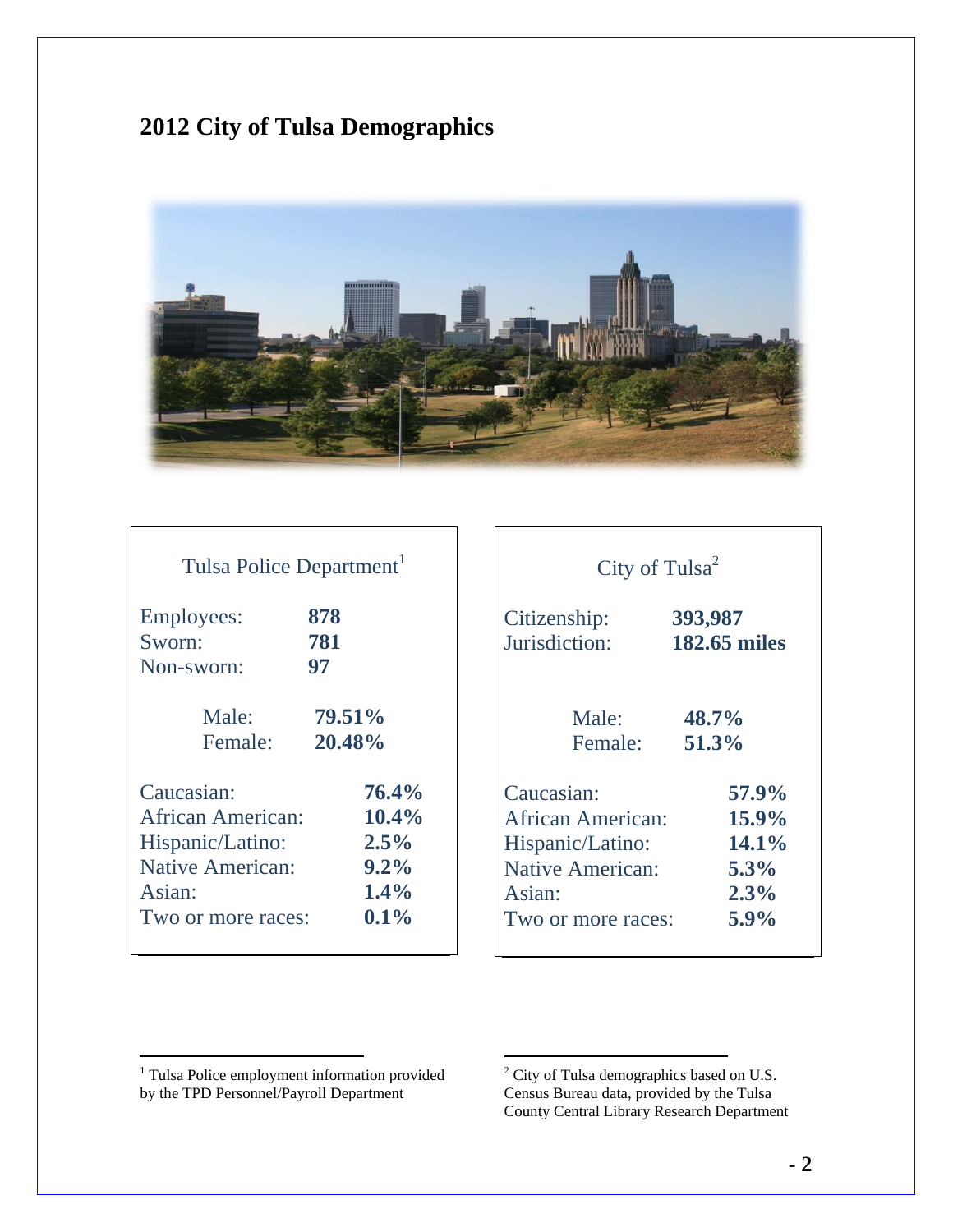## **Internal Affairs**

 In order to uphold the public trust in the Tulsa Police Department and ensure their continued confidence in our organization, the Internal Affairs Unit performs many key functions:

- IA investigates allegations of misconduct and/or violations of policies and procedures of involved police personnel, as directed by the Chief of Police.
- IA Investigators respond to officer-involved shooting incidents.
- IA assists City Legal with police-related Tort claims.
- IA assists in processing subpoenas for court overtime, performing audits and inspections, and providing needed proofs required to maintain the Tulsa Police Department's national accreditation status with the Commission on Accreditation for Law Enforcement Agencies.
- It is also the unit's responsibility to help safeguard employee rights during investigations as dictated by state and federal law.

These tasks are accomplished by performing thorough, unbiased investigations, which are forwarded upon completion to the employee's chain of command for review and recommendations. Although Internal Affairs personnel may remain available for clarification during the review process, as well as during related grievance processes, it is up to the employee's chain of command, and ultimately the Chief of Police, to determine final adjudication of the alleged misconduct.

 The Tulsa Police Department believes that the best way to provide high-caliber police service to the citizens of Tulsa is by requiring a higher standard of its employees; in addition to the bachelor's degree college education requirement, six-month intensive training curriculum, and sixteen-week police apprenticeship required by all sworn personnel, IA investigators further their skills by completing

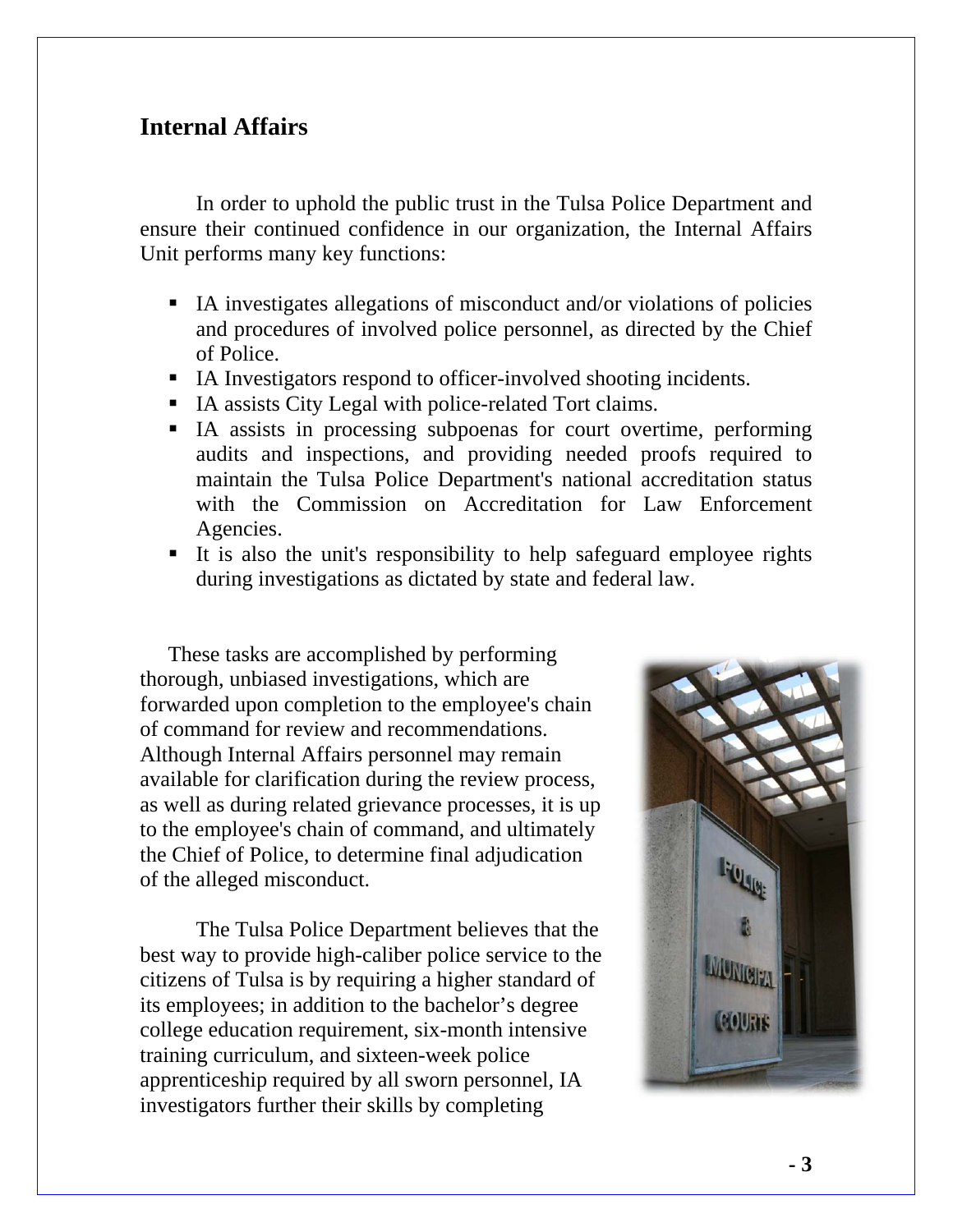additional investigative training. Currently, IA Investigators attend a Disciplinary and Internal Investigative Training Course taught by Americans for Effective Law Enforcement or the Southern Police Institute.

 The Internal Affairs staff consists of five sergeants, one corporal, one officer, and one civilian administrator, who are supervised by a captain, who reports directly to the Chief of Police. For more information, visit our web page at http://www.tulsapolice.org/content/internalaffairs.aspx.

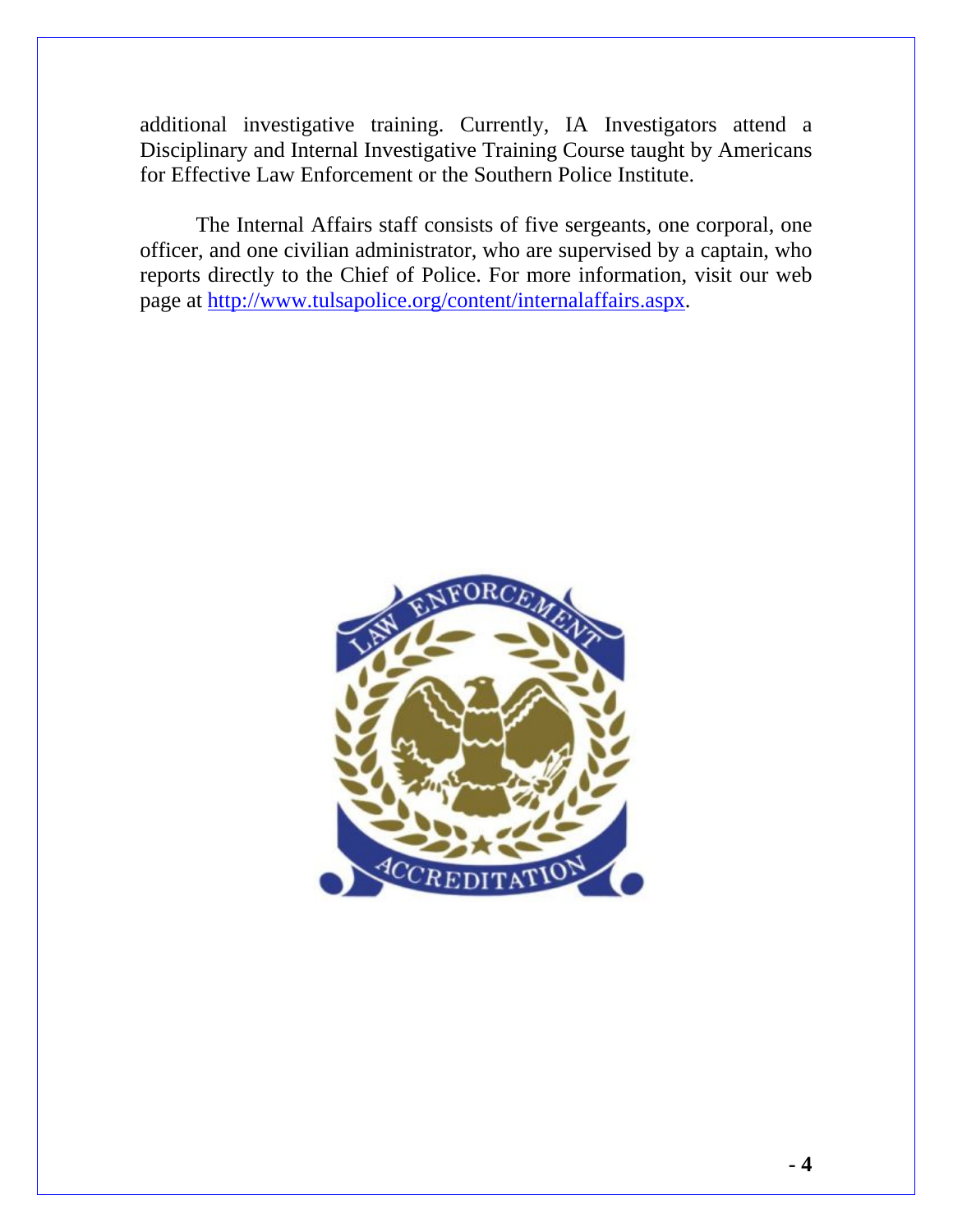## **The Complaint Process**

 Complaints can be initiated externally by citizens, but may also be initiated internally by any police employee or other agency. Depending on personal preference, complaints can be initiated in any following manner:

- By visiting or contacting any patrol division during operating hours
- By completing the online form at www.tulsapolice.org/internalaffairs
- By emailing documentation to TPDInternalAffairs@cityoftulsa.org
- By faxing a request to Internal Affairs at 918-596-9217
- By contacting the TPD IA Hotline at 918-596-1355
- During contact with any Tulsa Police employee, or by requesting to speak with a supervisor
- By contacting the city's Ethics Hotline at 877-888-0002, or online at www.tnwinc.com/webreport
- By contacting the Mayor's Action Center at 918-596-2100
- By contacting the Dispatch Non-Emergency line at 918-596-9222
- By sending correspondence directly to:

 Tulsa Police Department C/O Internal Affairs 600 Civic Center Ste. 305 Tulsa, Ok 74103

-

 Once received, complaints are reviewed to determine appropriate assignment.<sup>3</sup> Depending on the nature of the allegation, a complaint may be assigned to an employee's supervisor or an Internal Affairs investigator. At the conclusion of the investigation, the findings are reviewed by the employee's chain of command to determine a recommendation. Finally, the Chief of Police reviews all allegations, findings, and recommendations, and makes a final determination on the disposition and, if applicable, resulting discipline. Unless filed anonymously, the citizen is then notified by the Chief's Office of the outcome of the investigation.

 $3$  Requests for investigations that occur more than one year after the incident occurrence are reviewed on a case-by-case basis.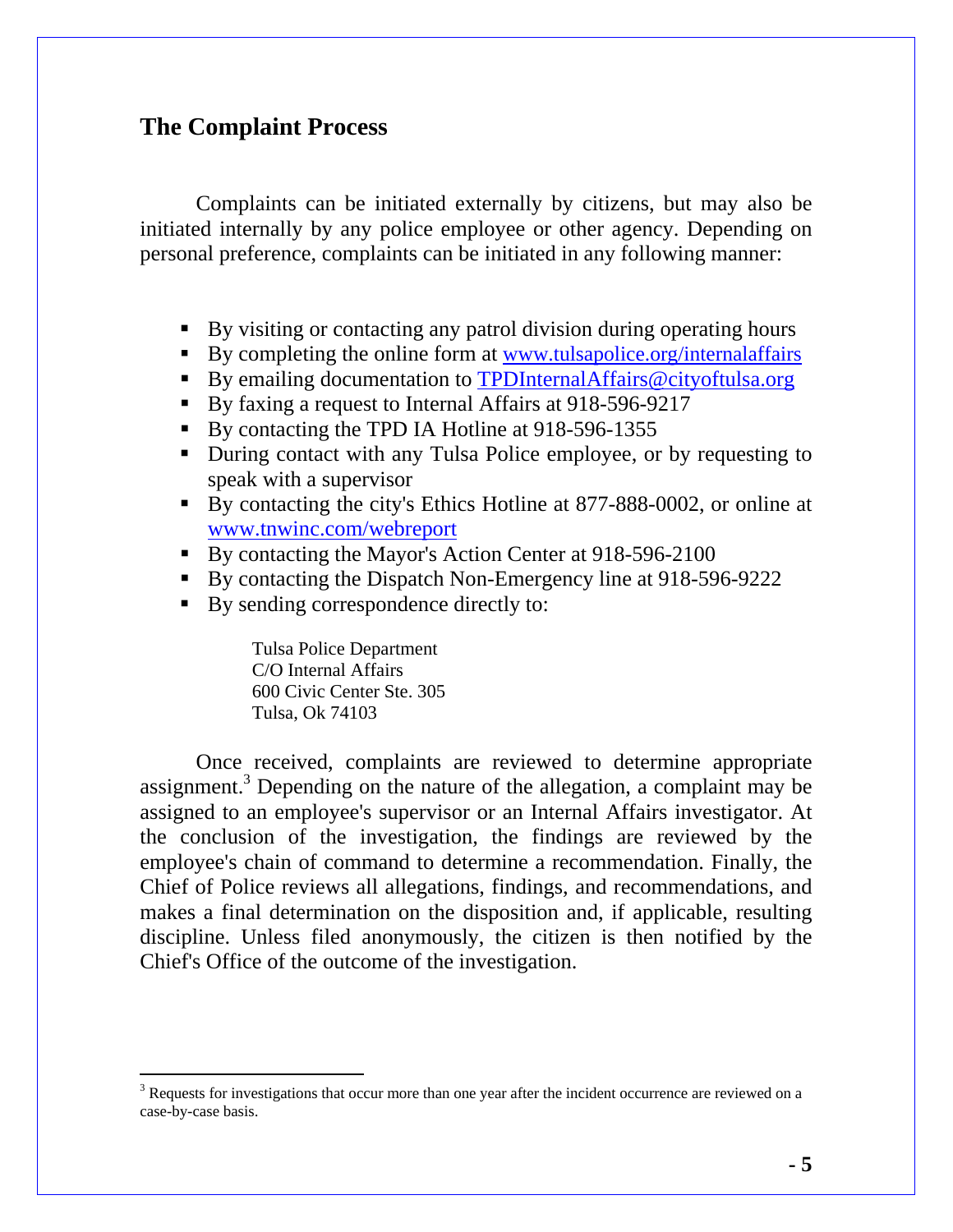Upon completion, Internal Investigations are classified with one of the following dispositions:

*Unfounded* - The allegation has no merit; evidence exists to either disprove or discredit the allegation.

*Exonerated* - The incident did occur, and the officer acted within established policies, procedures, and/or operating guidelines.

*Not Sustained* - Insufficient evidence exists to either prove or disprove the allegation.

*Sustained* - The incident did occur, and the officer was found to be in violation.

*Withdrawn* - The officer's actions were explainable and the citizen chose of his/her own accord to withdrawal the complaint.*<sup>4</sup>*

 On occasion, citizens make allegations based on their own perceptions of police procedures or state/federal laws and city ordinance violations. Since it is in everyone's best interest to educate all involved parties, the Citizen's Complaint Review Process (CCRP) was created, which entails a formal meeting with the complainant, the involved officer, and the officer's supervisor to discuss the incident in question. Since these types of complaints do not rise to the level of a policy violation or a conduct issue, they result in a disposition of "Resolved."

 4 A request to withdrawal a complaint does not prevent the completion of an investigation, nor does it prevent discipline from occurring if administrative issues are uncovered. In addition, TPD policy requires investigators to re-open cases if an employee receives three or more citizen withdrawal requests in a threeyear period.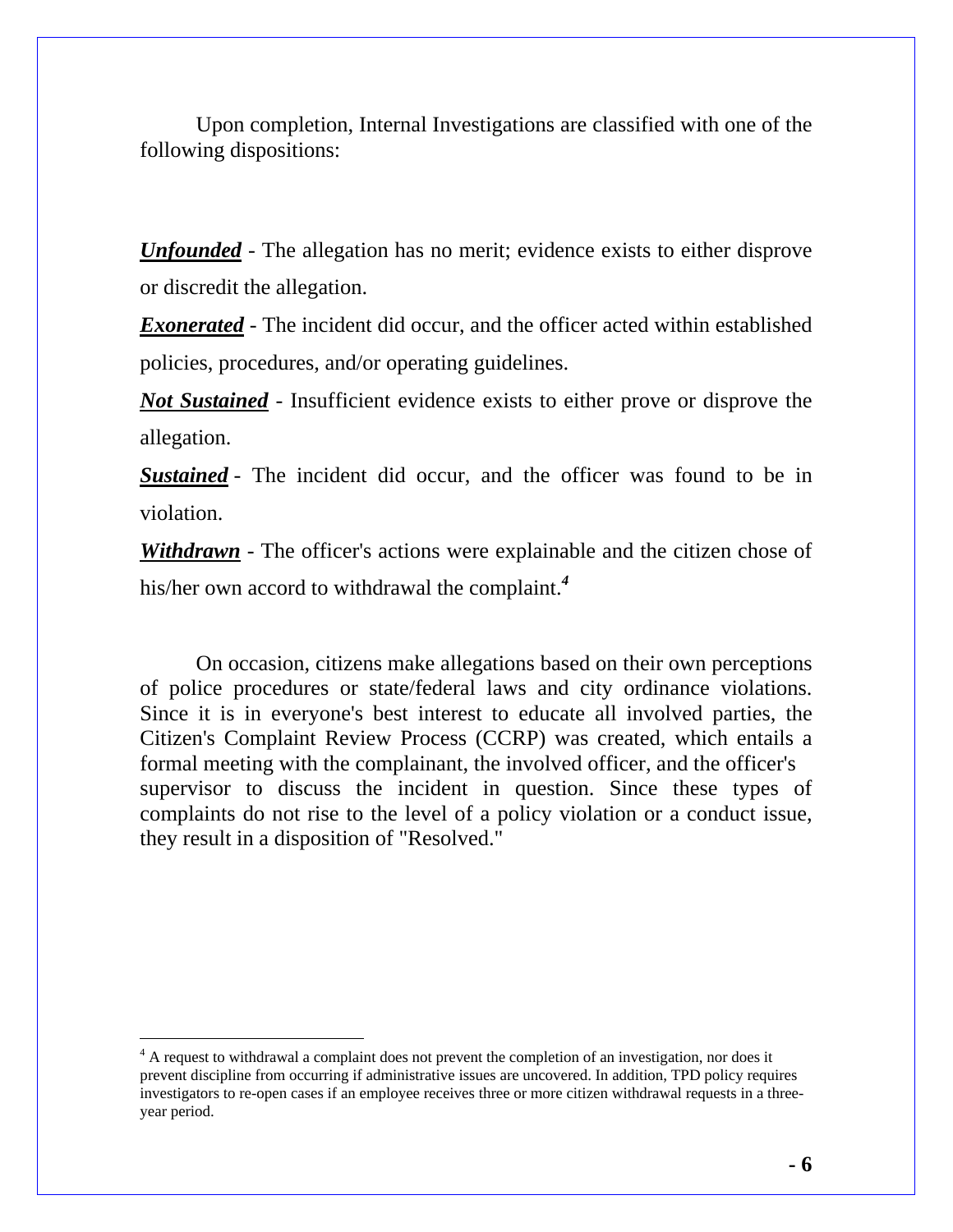## **Complaint Investigations**

 Table 1 compares the complaint totals for 2011 and 2012 as well as the number of complaints that resulted in a finding of "sustained"<sup>5</sup> while Table 2 provides a three-year comparison of citizen complaints versus citizen calls for service and citizen arrests.

| <b>Citizen and Administrative Complaint Totals</b> |     |              |     |                |                   |            |  |  |
|----------------------------------------------------|-----|--------------|-----|----------------|-------------------|------------|--|--|
|                                                    |     | 2011<br>2012 |     |                | <b>Difference</b> |            |  |  |
| <b>Citizen Complaints</b>                          | 113 |              | 72  | 5 <sup>5</sup> | $-36.28\%$        | $-28.57\%$ |  |  |
| <b>Administrative Investigations</b>               | 79  | 19           | 51  | 22             | $-35.44\%$        | 15.79%     |  |  |
| Complaint totals                                   | 192 | 26           | 123 | 27             | $-35.94\%$        | 3.85%      |  |  |

**Table 1** 

| <b>Citizen Complaints by Calls for Service, Arrests<sup>6</sup></b> |         |                 |            |                 |         |                 |  |  |  |
|---------------------------------------------------------------------|---------|-----------------|------------|-----------------|---------|-----------------|--|--|--|
|                                                                     |         | 2010            |            | 2011            | 2012    |                 |  |  |  |
| Citizen<br>Complaints                                               | 106     | Rate            | <b>113</b> | Rate            | 72      | Rate            |  |  |  |
| Calls for<br>Service                                                | 321,112 | 3 per<br>10,000 | 339,595    | 3 per<br>10,000 | 332,526 | 2 per<br>10,000 |  |  |  |
| Total<br><b>Arrests</b>                                             | 20,505  | 5 per<br>1,000  | 22,824     | 5 per<br>1,000  | 23,893  | 3 per<br>1,000  |  |  |  |

**Table 2** 

*TPD Fact:* Traffic stops often account for a number of external complaints. Of the 72 citizen-initiated complaints filed in 2012, 17 involved traffic stops, which accounts for approximately 23% of the total citizen-initiated complaints filed for the year.

<sup>&</sup>lt;sup>5</sup> Complaint totals based solely on cases initiated in 2012; dispositions from previous year's cases do not apply.<br><sup>6</sup> Arrest and Service calls data supplied by C.A.P.E.R.S. TPD Crime Analysis Unit.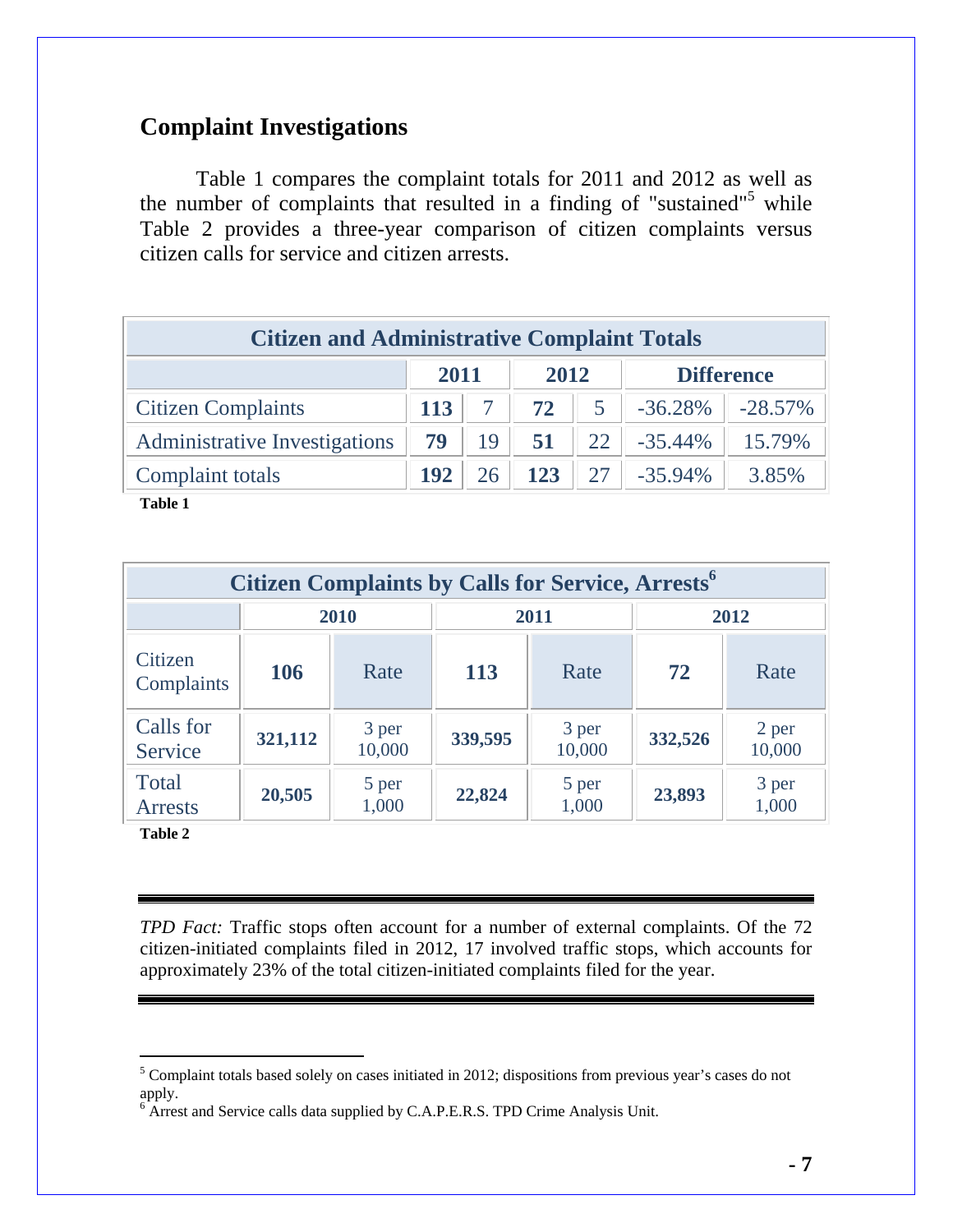| <b>2012 Common Allegations</b> |                       |                       |  |  |  |  |  |
|--------------------------------|-----------------------|-----------------------|--|--|--|--|--|
|                                | Citizen<br>Complaints | Administrative        |  |  |  |  |  |
| <b>Excessive Force</b>         | 21                    | 2                     |  |  |  |  |  |
| <b>Violation of Procedure</b>  | 21                    | 31                    |  |  |  |  |  |
| <b>Public Relations</b>        | 36                    |                       |  |  |  |  |  |
| <b>Conduct Unbecoming</b>      | 11                    | 13                    |  |  |  |  |  |
| Performance of Duty            | 13                    | 31                    |  |  |  |  |  |
| <b>Neglect of Duty</b>         | 15                    | $\mathcal{D}_{\cdot}$ |  |  |  |  |  |
| <b>Conformance to Laws</b>     |                       |                       |  |  |  |  |  |

 **Table 3** 

Table 3 shows the total number of complaint allegations.<sup>7</sup> For 2012, the most commonly alleged violations by citizens involved Public Relations issues, followed by Violations of Procedure and Excessive Force allegations. Violations of Procedure and Performance of Duty issues comprised the majority of all administrative investigations.



<sup>&</sup>lt;sup>7</sup> It is possible to address multiple allegations, and multiple officers, within a single complaint; therefore, the number of allegations will always outnumber the total number of complaints.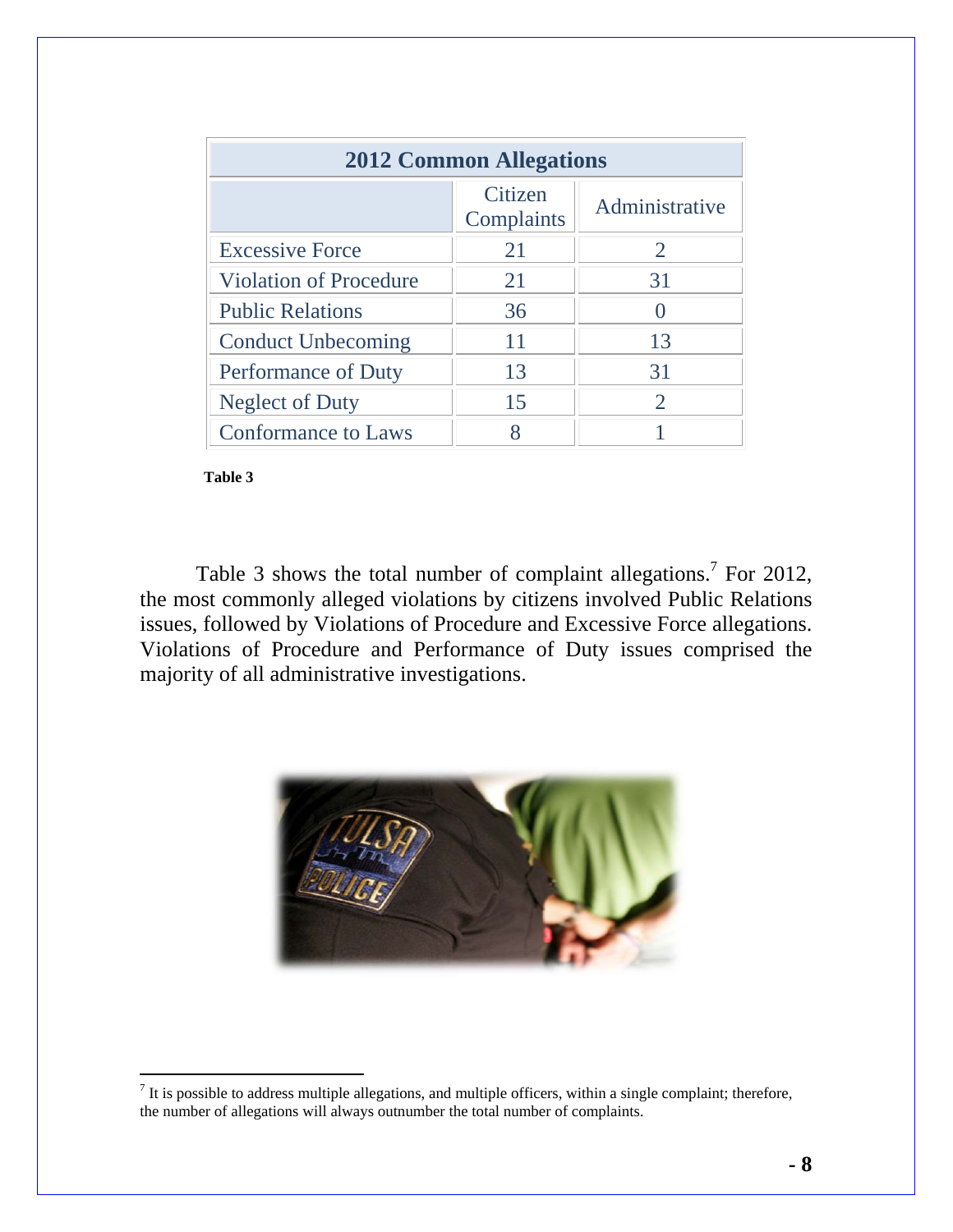

 Charts 1-3 break the most common allegations down into more specific categories.

 **Chart 1** 





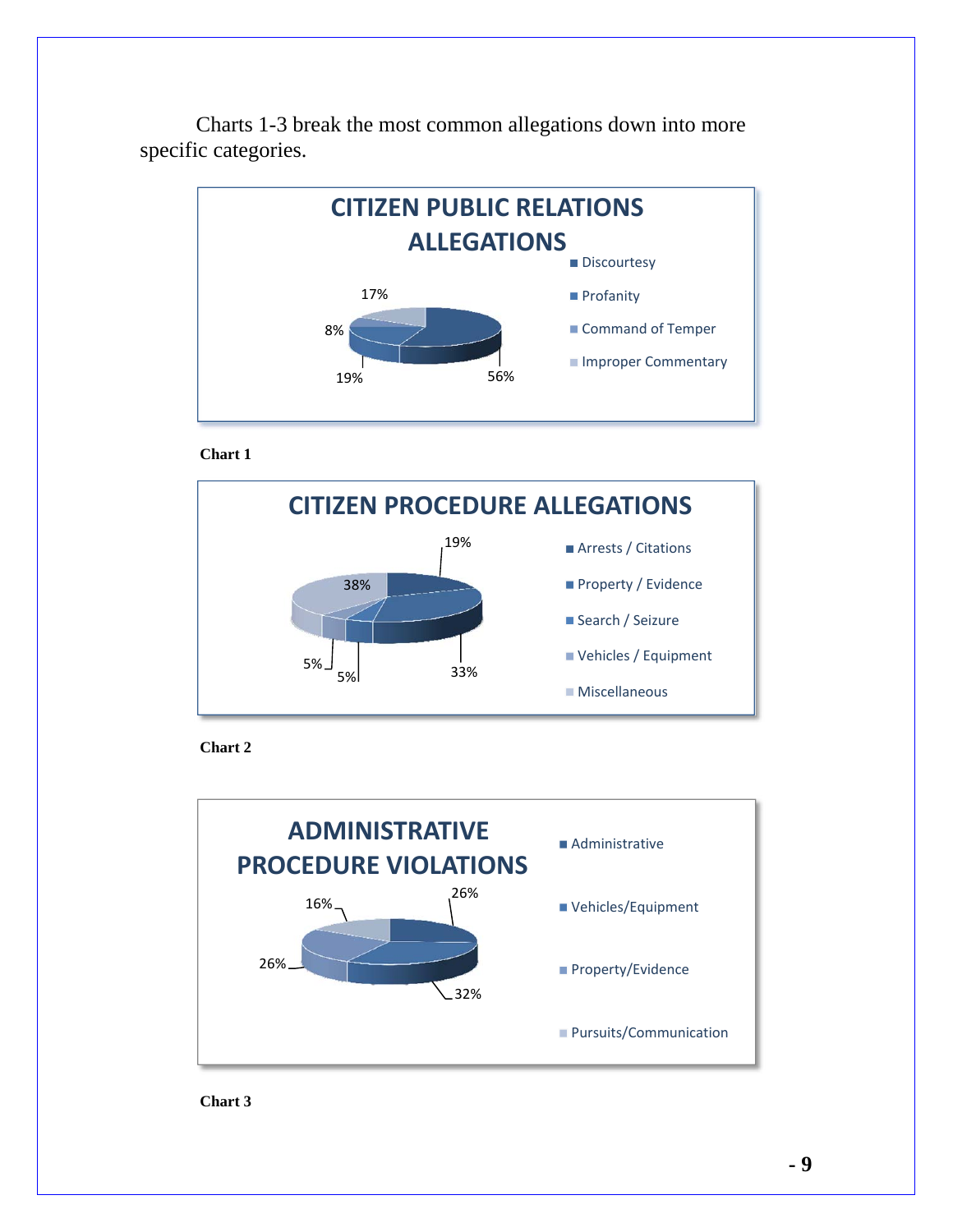## **Complaint Dispositions**

Chart 4 shows the sustained complaints for both external citizen complaints and internal administrative complaints. Because Tulsa Police personnel are more familiar with police policies and procedures, administrative complaints normally receive a higher percentage of "sustained" dispositions. Conversely, citizen complaints typically receive a higher percentage of "unfounded" and "exonerated" dispositions. Charts 5 and 6 compare the total dispositions for all investigations for both 2011 and 2012.



 **Chart 4** 



#### **Chart 5**

![](_page_12_Figure_6.jpeg)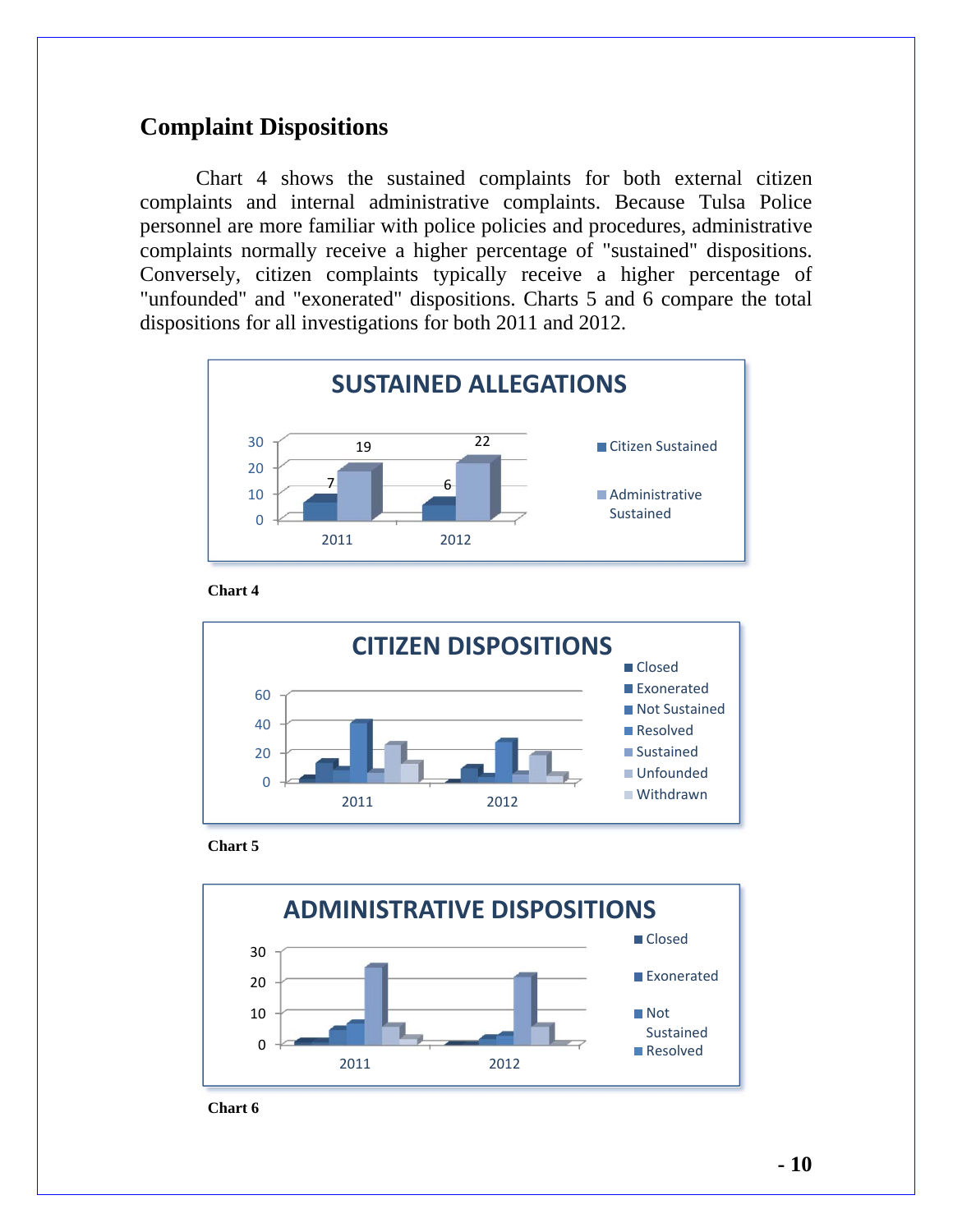## **Disciplinary Action**

 The Tulsa Police Department holds its employees accountable to an extensive list of Rules and Regulations, Policies and Procedures, and Departmental Orders, as well as the City of Tulsa Policies and Procedures. In order to administer reprimands fairly, the department practices a philosophy of progressive discipline, meaning that reprimands can increase in severity with repeat infractions.

In 2012, the majority of all disciplinary actions consisted of letters of reprimands. The second most common disciplinary action was counseling, followed by suspension.

![](_page_13_Figure_3.jpeg)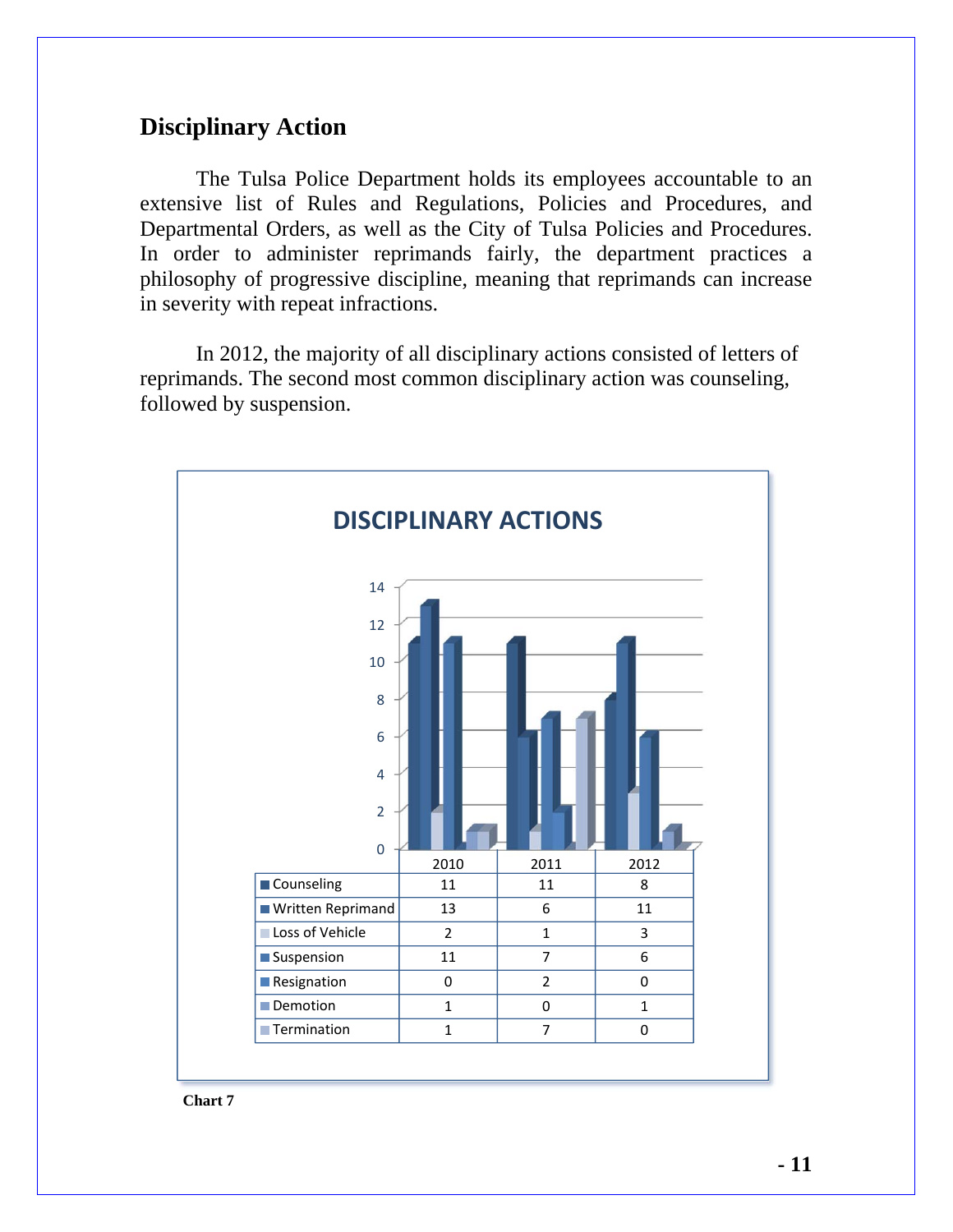## **Employee Tracking and Assistance Program**

Each quarter the Internal Affairs Unit reviews various departmentwide criteria to help identify trends and recognize potential opportunities for improved training<sup>8</sup>. This information is then forwarded to the officer's chain of command, who reviews the criteria in more detail to determine if a training opportunity exists. If such an opportunity is identified, the chain then creates a curriculum to implement the training.

In 2012, four employees were identified as meeting ETAP eligibility requirements. While statistically eligible, conferees determined that the need for additional training did not exist. The majority of all ETAP-eligible events involved use of force incidents, all of which were found to be within policy.

## **Criminal versus Administrative**

 Allegations against police personnel can involve issues of misconduct, policy violations, and/or violations of criminal law. If the allegation involves the latter, a criminal investigation is conducted first. Criminal and administrative cases are kept separate in order to ensure that an officer's Garrity Rights as a police employee do not impede on their Civil Rights as a citizen of the United States. $9$ 

Allegations of discrimination are an example of a criminal violation. Although Oklahoma State law does not require both criminal and administrative reviews on profiling allegations, administrative issues can arise from criminal proceedings, and the Tulsa Police Department reserves the right to work an additional administrative investigation at the conclusion of a criminal one. $^{10}$ 

There were no allegations of discrimination reported to Internal Affairs in 2012.

-

<sup>&</sup>lt;sup>8</sup> Evaluated criteria involve uses of force, deadly force, citizen complaints, officer-involved collisions, and Assault and Battery on police incidents. Although identifiers may change with the department, an "early warning system" is now commonplace for most major metropolitan police departments.

<sup>&</sup>lt;sup>9</sup> Garrity versus New Jersey

<sup>&</sup>lt;sup>10</sup> Oklahoma State Statute 22 O.S. § 34.4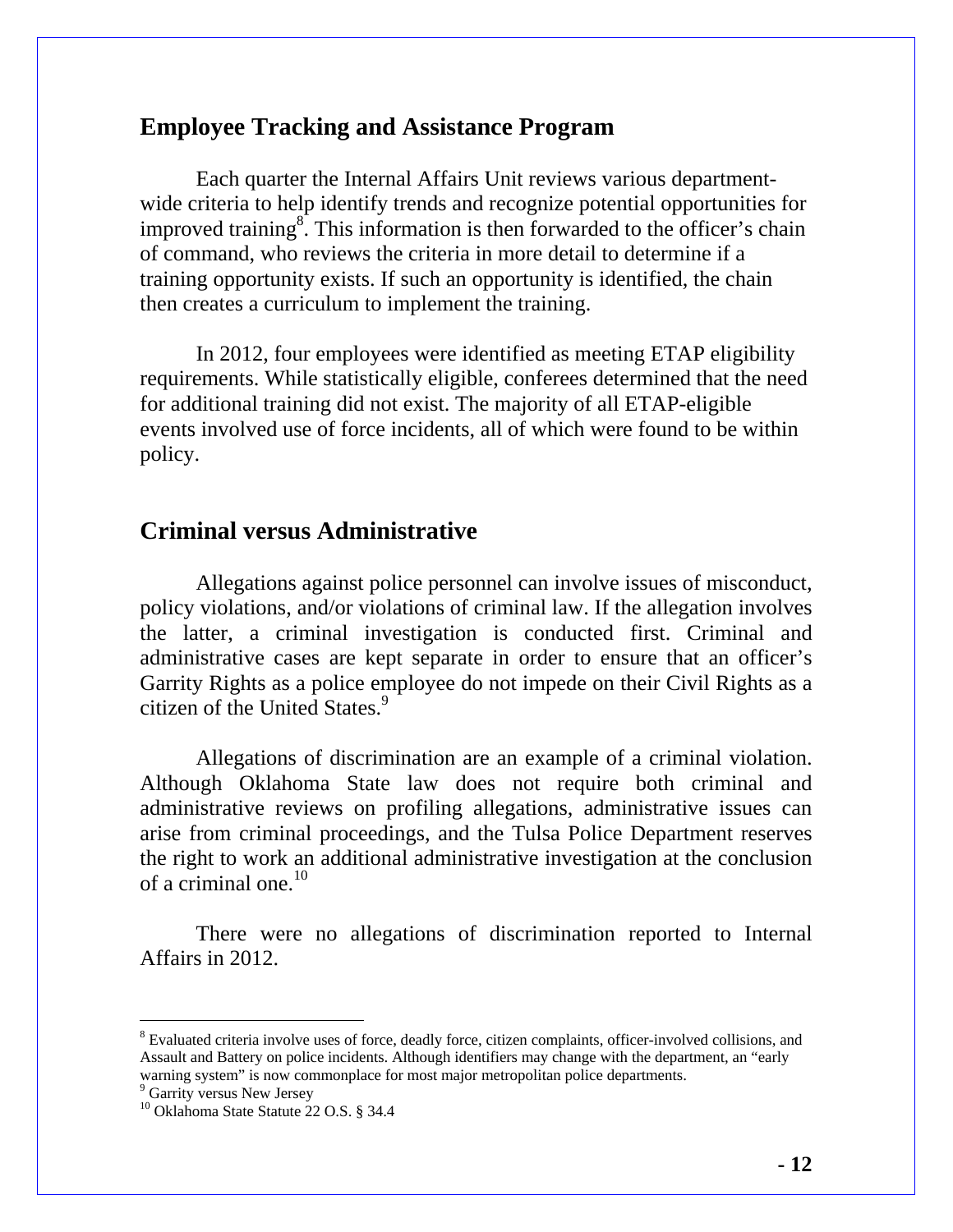Tables 4 and 5 show the outcomes of the remaining criminal allegations. Two cases in 2012 alleged violations of state misdemeanor statutes. In the first case, the (two) charges were found to be unsubstantiated by the Tulsa County District Attorney's Office and were dismissed by the presiding judge. The citizens involved in the latter complaint chose not to file charges, which would have been necessary (per Oklahoma State law) in order to move forward with criminal proceedings.

| <b>Adjudication of Criminal Cases</b> |             |                     |                        |               |        |         |  |  |  |
|---------------------------------------|-------------|---------------------|------------------------|---------------|--------|---------|--|--|--|
|                                       | Criminal    |                     | <b>Outcome of Case</b> |               |        |         |  |  |  |
|                                       | Allegations | Charges<br>Accepted | Dismissed              | Not<br>Guilty | Guilty | Pending |  |  |  |
| 2012                                  |             |                     |                        |               |        | -       |  |  |  |
| <b>m</b> 11 4                         |             |                     |                        |               |        |         |  |  |  |

 **Table 4**

 The citizens chose not to file criminal charges on the latter case, and District Court dismissed the charges on the former; however, administrative investigations performed after the fact identified policy violations in both cases, and corrective action was administered in the form of counseling in one case and suspension with written reprimands in the other.

| Disposition of Administrative Investigations <sup>11</sup> |                                 |                   |                        |           |                         |           |  |  |  |
|------------------------------------------------------------|---------------------------------|-------------------|------------------------|-----------|-------------------------|-----------|--|--|--|
|                                                            |                                 |                   | <b>Outcome of Case</b> |           |                         |           |  |  |  |
|                                                            | Criminal<br>Allegation<br>Cases | Admin.<br>Invest. | Termination            | Sustained | <b>Not</b><br>Sustained | Unfounded |  |  |  |
| 2012                                                       |                                 |                   |                        |           |                         |           |  |  |  |

**Table 5** 

l

 $11$  Resignations do not prevent a finding on criminal cases.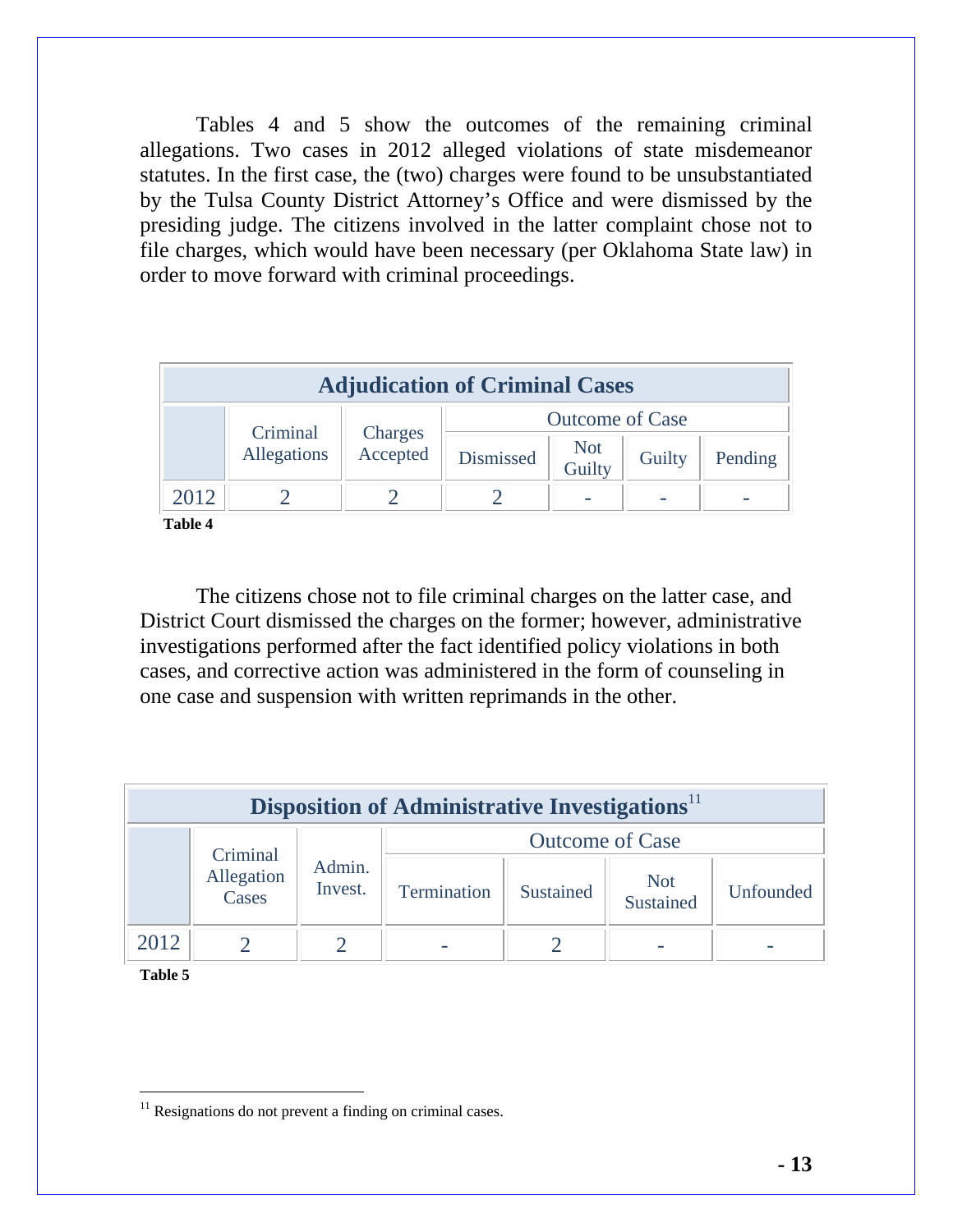*TPD Fact*: Per State law, when an employee is terminated, or resigns during the course of an investigation, the department is obligated to forward those investigations to the Council on Law Enforcement Education and Training (CLEET). CLEET, an agency of the State of Oklahoma, may choose to revoke the officer's state-mandated police certification based on the contents of the investigation.

## **Firearms Investigations**

 All firearm discharges that occur in the line of duty are categorized as either "Weapons Discharges" or "Deadly Force" incidents.<sup>12</sup> A "Weapons Discharge" refers to either animal shootings (whether in defense of citizen/officer safety, or to prevent additional suffering by an animal) or to accidental discharges and weapons malfunctions. A "Deadly Force" incident refers to the intentional use of deadly force against another person.

#### **Weapons Discharges**

 $\overline{a}$ 

 Citizens often ask why animals are not restrained using tranquilizers or other chemical means, such as OC Spray, rather than using firearms. The City of Tulsa operates an Animal Control Department, which utilizes not only tranquilizers but also various forms of safety equipment, and when the animal poses no immediate threat this is the preferred option. Unfortunately, tranquilizers do not have an immediate effect, and OC spray is not a reliable deterrent for aggressive animals. When safety is a factor, officers must act quickly and appropriately using readily available resources.

 Weapons Discharge cases are reviewed by the officer's chain of command to determine adherence to policy and to recognize potential training issues. In 2012, there were no accidental discharges, and all Weapons Discharges were found to be within policy.

 $12$  Although firearm usage does constitute a use of force, firearm usage is tracked separately from all other non-deadly use of force incidents.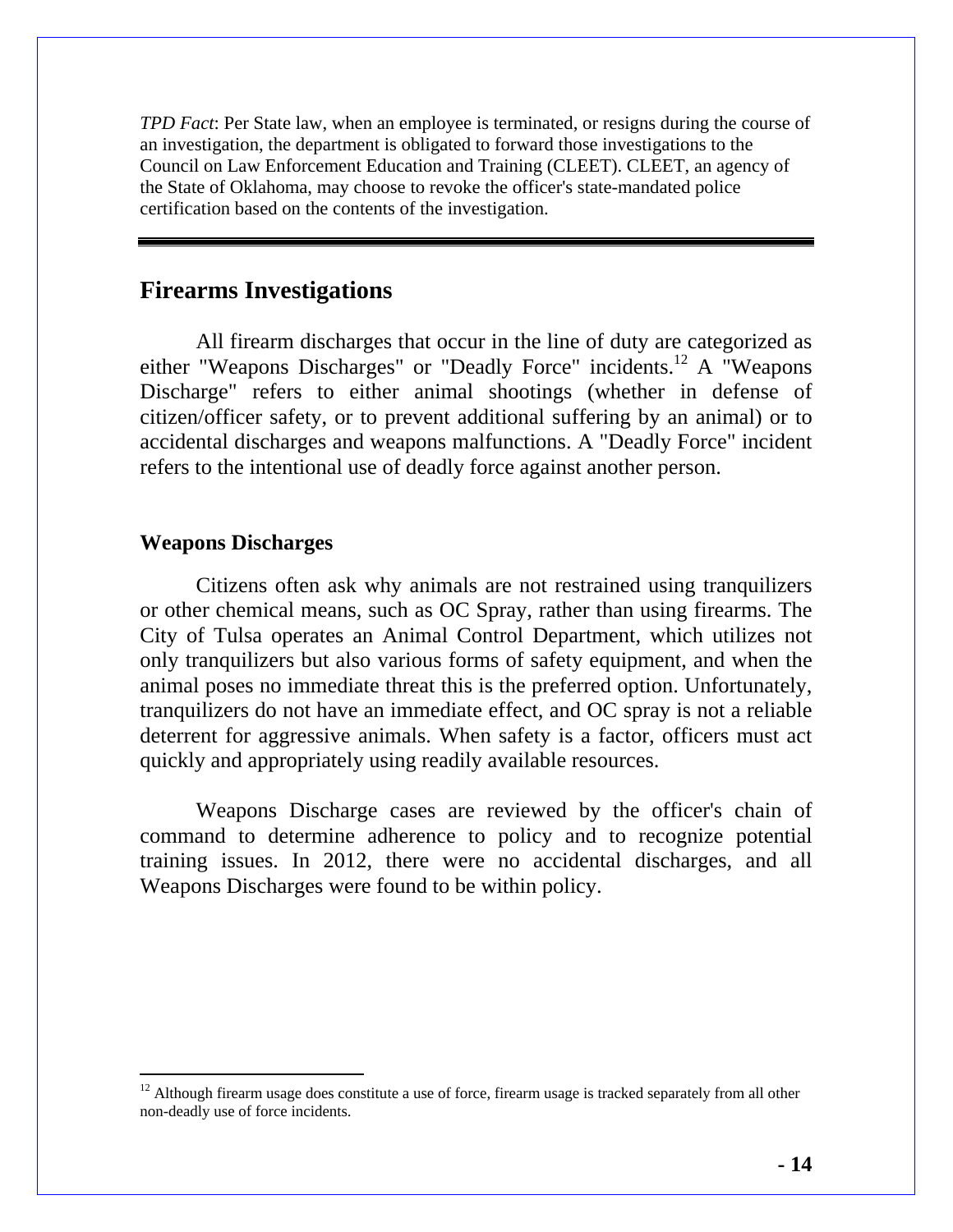![](_page_17_Figure_0.jpeg)

### **Deadly Force**

 When an officer is required to use deadly force, the incident is thoroughly investigated. The case is first reviewed by the Detective Division and then forwarded to the District Attorney's Office to determine whether criminal charges will be filed against the officer. Regardless of the outcome of the District Attorney's investigation, Internal Affairs conducts an administrative investigation after the fact. The purpose of this investigation is to identify and, if necessary, investigate potential administrative issues or policy violations. At the conclusion of this investigation, the facts of the case are then forwarded to a Deadly Force Review Board to determine adherence to policy and to identify any training issues that may need to be addressed.

| <b>Deadly Force Adjudication</b> |         |                  |                                   |                  |                          |  |  |  |  |
|----------------------------------|---------|------------------|-----------------------------------|------------------|--------------------------|--|--|--|--|
|                                  |         |                  | <b>District Attorney's Ruling</b> |                  | Administrative<br>Review |  |  |  |  |
|                                  | Total # | <b>Justified</b> | <b>Not Justified</b>              | Within<br>Policy | Out of<br>Policy         |  |  |  |  |
| 2008                             | 7       |                  |                                   |                  |                          |  |  |  |  |
| 2009                             | 4       | 4                |                                   | 3                |                          |  |  |  |  |
| 2010                             | 6       | 6                |                                   | 6                |                          |  |  |  |  |
| 2011                             | 4       | 4                |                                   |                  |                          |  |  |  |  |
| 2012                             | 8       | 8                |                                   | 8                |                          |  |  |  |  |

 **Table 6**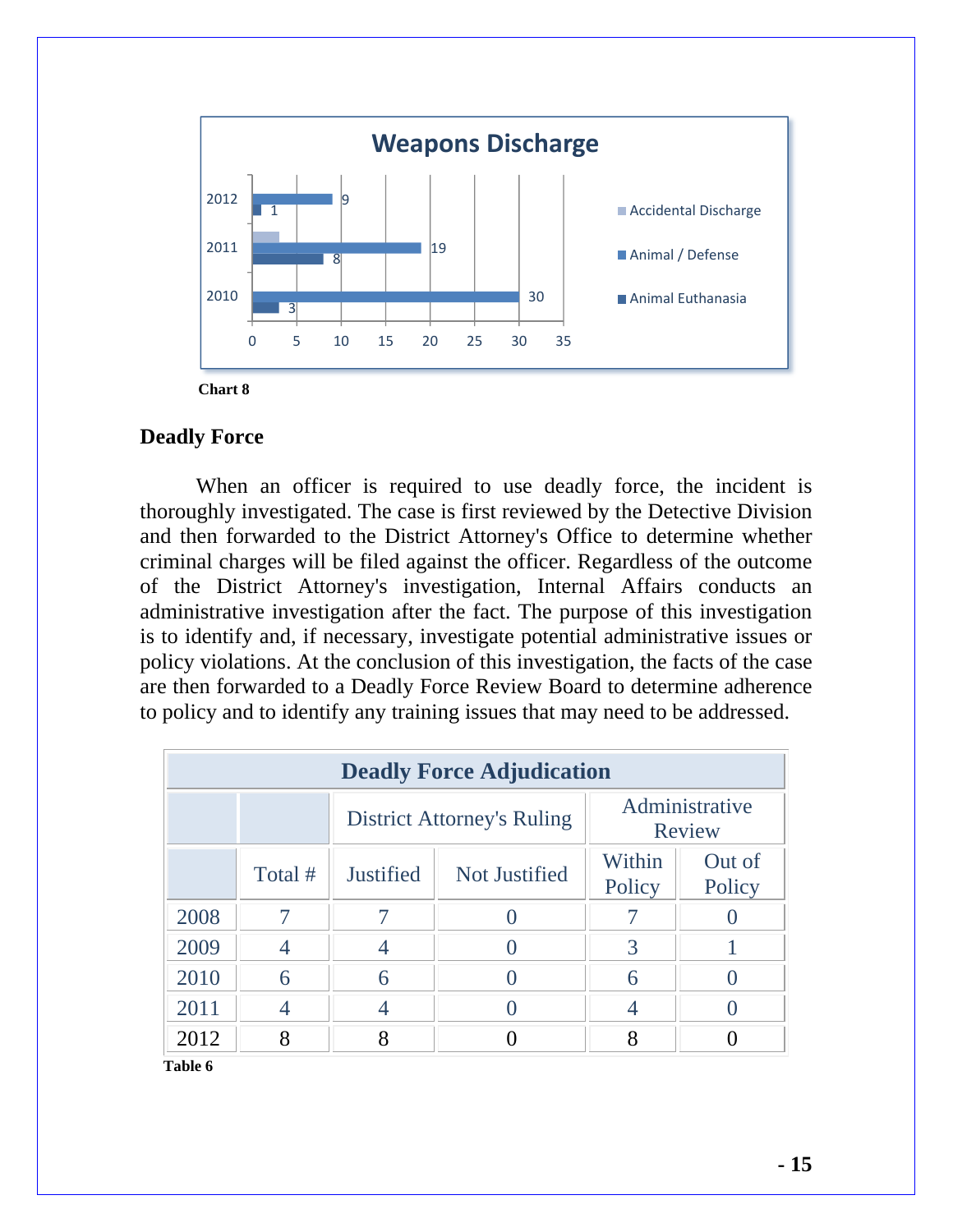Table 6 on page 15 shows the total number of Deadly Force incidents and corresponding District Attorney and Administrative rulings. All Deadly Force incidents in 2012 were ruled justified by the Tulsa County District Attorney's Office, and administrative reviews of each discovered no tactical issues or policy considerations.

 Chart 9 provides a five-year comparison of the total number of Deadly Force shootings and injury types. In 2012, the number of Deadly Force incidents more than doubled from the previous year. It is important to note this is not indicative of a trend, however, merely the number of times circumstances forced officers to resort to deadly uses of force.

![](_page_18_Figure_2.jpeg)

 **Chart 9**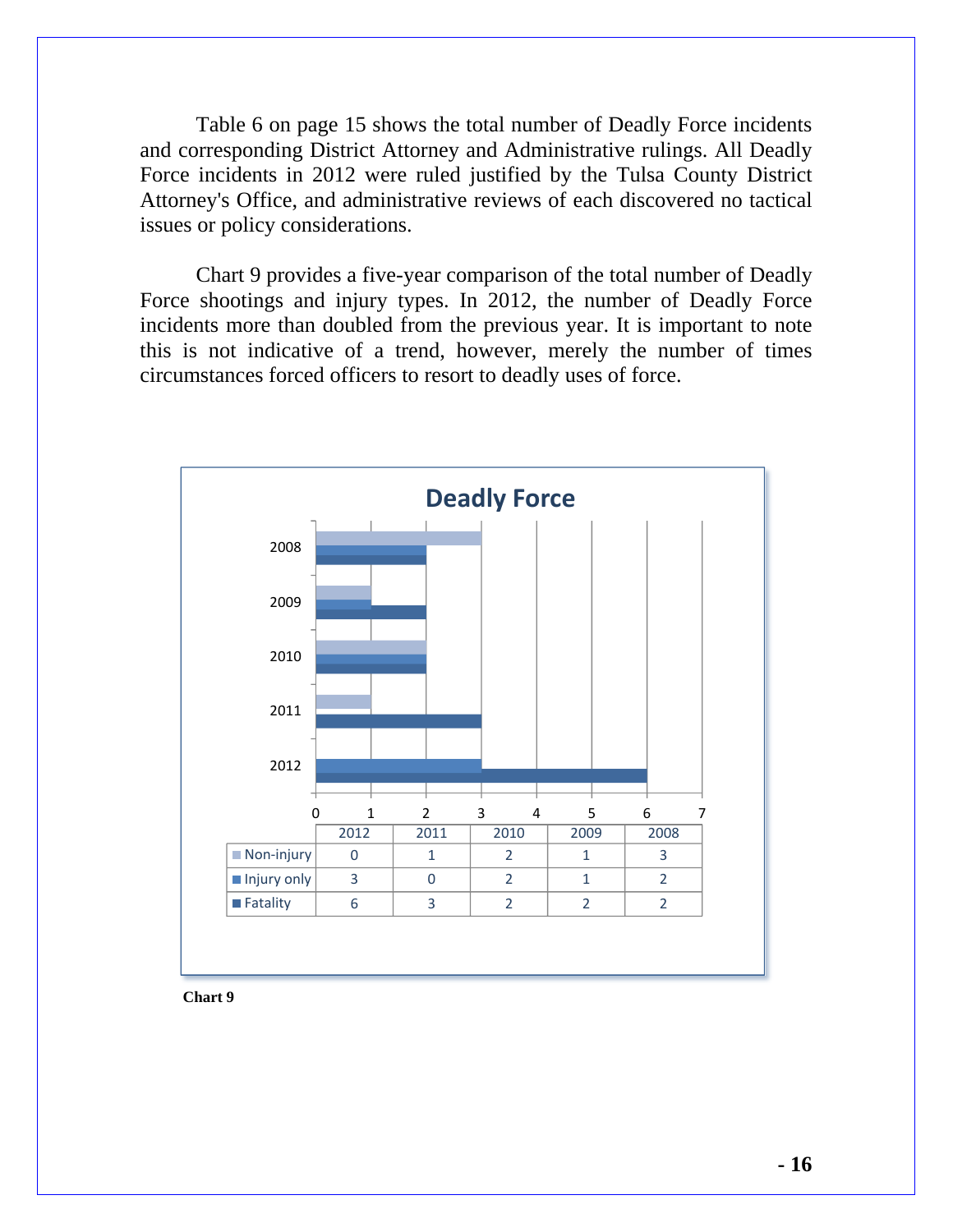## **Use of Force**

 Officers encourage voluntary cooperation using low-level force techniques such as verbal commands and command presence. However, circumstances and subject responses sometimes compel officers to use force.

 In order to meet State and Federal guidelines for utilizing force, the Tulsa Police Department (like all other police departments), creates additional, internal directives to detail the circumstances under which an officer may use force on another person. In addition to policies and procedures, Graph 1 below shows the Use of Force continuum which serves as a guideline for administering force. Reasonable force occurs when the officer perceives that force is necessary to discharge their duties, or to defend themselves or someone else from imminent danger.

|                                                                                                                                                                                                                                                                         | <b>GREAT FORCE</b>                                                                                                         |                                                        |  |  |  |  |  |
|-------------------------------------------------------------------------------------------------------------------------------------------------------------------------------------------------------------------------------------------------------------------------|----------------------------------------------------------------------------------------------------------------------------|--------------------------------------------------------|--|--|--|--|--|
| <b>Deadly Force</b><br><b>Applications, KO1 Kinetic</b><br><b>Baton, and the 12-Gauge</b><br><b>Flexible Baton</b>                                                                                                                                                      | Likely to produce great bodily injury<br>or death, likely to cause bodily injury                                           | <b>Calculated to</b><br>Incapacitate (STOP)            |  |  |  |  |  |
| <b>INTERMEDIATE FORCE</b>                                                                                                                                                                                                                                               |                                                                                                                            |                                                        |  |  |  |  |  |
| <b>Police Canine Bite, Impact</b><br><b>Weapons, Physical Control</b><br><b>Holds, Electronic Control</b><br><b>Devices, Pepperball</b><br>Launchers, OC Spray,<br><b>Vehicle Containment,</b><br><b>Chemical Munitions, Flash</b><br><b>Sound Diversionary Devices</b> | No expectation of great bodily injury or death,<br>some possibility of injury, involves some pain<br>compliance techniques | <b>Calculated to Control</b><br>and/or Overcome        |  |  |  |  |  |
| <b>LOW FORCE</b>                                                                                                                                                                                                                                                        |                                                                                                                            |                                                        |  |  |  |  |  |
| <b>Firm Grip or Gesture, Verbal</b><br><b>Commands, Uniform</b><br><b>Presence</b>                                                                                                                                                                                      | Little expectation of injury, low visual<br>impact                                                                         | <b>Calculated to Gain</b><br><b>Compliant Behavior</b> |  |  |  |  |  |

 **Graph 1** 

 When officers are required to use intermediate or great force, or if injuries occur to the subject during a struggle, the officer completes a Use of Force report detailing the incident. The officer's chain of command then reviews the report to determine adherence to policy and to recognize potential training issues or areas of improvement in the officer's response, after which a final review is performed by the Chief of Police. A finding of Out of Policy does not necessitate a reprimand, but can prompt an administrative investigation, the results of which could lead to additional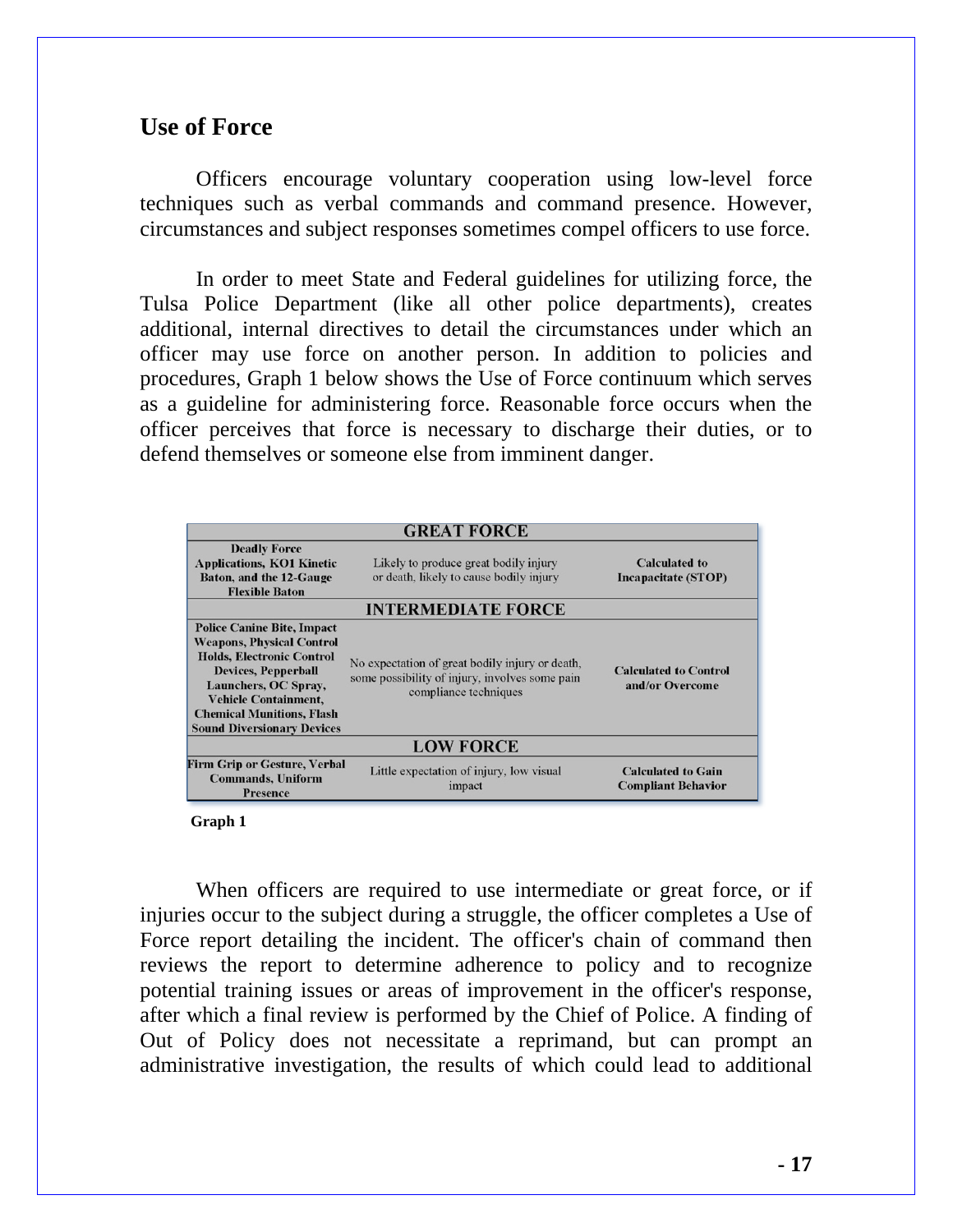| Use of Force by Division, Force Type |            |                          |                         |                          |                |           |                          |                |                          |              |  |
|--------------------------------------|------------|--------------------------|-------------------------|--------------------------|----------------|-----------|--------------------------|----------------|--------------------------|--------------|--|
|                                      | <b>ECD</b> | K9                       | Impact<br><b>Strike</b> | Impact<br>Weapon         | Less<br>Lethal | <b>OC</b> | Physical<br>Control      | Take-<br>down  | Vehicle<br>Contain       | <b>Total</b> |  |
| <b>DET</b>                           | ٠          | ۰                        |                         | $\overline{\phantom{0}}$ | ۰              | 5         | $\overline{\phantom{a}}$ | $\overline{2}$ | $\overline{\phantom{a}}$ | 8            |  |
| <b>GID</b>                           | 14         | $\overline{\phantom{0}}$ | 48                      |                          | 22             | 56        | 33                       | 43             | $\overline{\phantom{a}}$ | 217          |  |
| <b>MVD</b>                           | 11         | $\overline{\phantom{0}}$ | 16                      | $\overline{a}$           | 3              | 20        | 14                       | 11             | 3                        | 78           |  |
| <b>RID</b>                           | 9          | ۰                        | 25                      |                          | 2              | 24        | 8                        | 16             | ٠                        | 85           |  |
| <b>SID</b>                           | 3          | $\overline{\phantom{0}}$ | 13                      | $\overline{\phantom{0}}$ | 3              | 8         | $\overline{4}$           | 8              | ۰                        | 39           |  |
| <b>SOD</b>                           |            | 37                       | 3                       |                          | 5              |           |                          |                | ٠                        | 50           |  |
| <b>Total</b>                         | 38         | 37                       | 106                     | 3                        | 35             | 114       | 60                       | 81             | 3                        | 477          |  |

training and/or disciplinary action. In 2012, all Use of Force incidents were found to be Within Policy.

**Table 7** 

 Table 7 shows the total uses of force by type and by division while Table 8 indicates the use of force incidents by officer and subject race.<sup>13</sup>

|                     | Use of Force by Officer, Citizen Race |                      |           |                          |                          |                          |                |              |  |  |  |
|---------------------|---------------------------------------|----------------------|-----------|--------------------------|--------------------------|--------------------------|----------------|--------------|--|--|--|
| <b>Citizen Race</b> |                                       | African-<br>American | Caucasian | Hispanic                 | Native-<br>American      | Asian                    | Other          | <b>Total</b> |  |  |  |
|                     | African-<br>American                  | 7                    | 5         | $\overline{2}$           |                          |                          |                | 15           |  |  |  |
|                     | Asian                                 | 5                    | 6         | $\overline{\phantom{0}}$ | $\overline{\phantom{0}}$ | $\overline{\phantom{a}}$ |                | 11           |  |  |  |
| <b>Officer Race</b> | Caucasian                             | 129                  | 153       | 9                        | 8                        | $\overline{4}$           | $\overline{a}$ | 303          |  |  |  |
|                     | Hispanic                              | $\overline{2}$       | 8         |                          |                          |                          |                | 13           |  |  |  |
|                     | Native-<br>American                   | 19                   | 24        | 3                        |                          |                          |                | 49           |  |  |  |
|                     | <b>Total</b>                          | 162                  | 196       | 15                       | 11                       | 6                        | 1              | 391          |  |  |  |

**Table 8** 

 $\overline{a}$ 

<sup>13</sup> In order to utilize ECD's, or Electronic Control Devices (a.k.a. tasers), officers must complete a specialized training on its use. Part of this training requires the officer to be subjected to the effects of ECD's, the logic being that if an assailant were to gain control of the weapon the officer will be better prepared to deal with its effects. ECD's are not fully deployed among the department; however, all sworn employees are equipped with OC spray, which requires a similar exposure during training.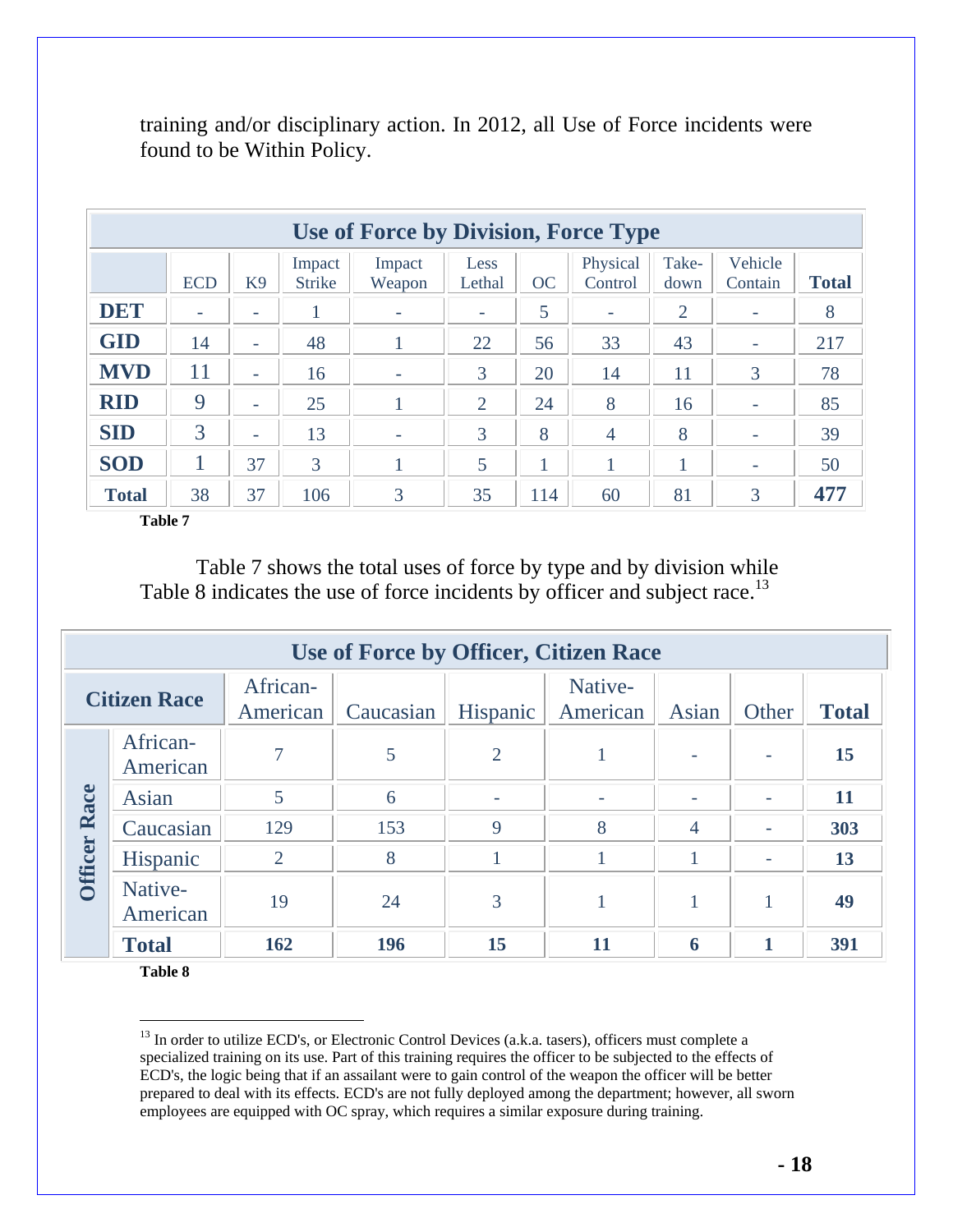| Use of Force by Citizen Call for Service, Injury |                |                |                |                |
|--------------------------------------------------|----------------|----------------|----------------|----------------|
| <b>Service Rendered</b>                          | Total          | Injury         | Non-Injury     | Medical        |
| <b>Alarm</b>                                     | 1              | 1              | $\theta$       | 1              |
| <b>Assault</b>                                   | 12             | 1              | 11             | 1              |
| Assist outside agency                            | 6              | 5              | 1              | 1              |
| <b>Auto Theft</b>                                | 3              | 1              | $\overline{2}$ | 1              |
| <b>Burglary</b>                                  | 20             | 16             | $\overline{4}$ | 14             |
| Check on Well Being                              | $\overline{2}$ | $\theta$       | $\overline{2}$ | $\Omega$       |
| Disturbance                                      | 61             | 13             | 48             | $13*$          |
| DUI / Public Intoxication                        | 17             | $\overline{4}$ | 13             | $\overline{2}$ |
| EOD / Suicidal                                   | 5              | $\overline{2}$ | 3              | $\overline{2}$ |
| <b>Fight in Progress</b>                         | 10             | 1              | 9              | $\overline{0}$ |
| <b>Indecent Exposure</b>                         | 1              | $\overline{0}$ | 1              | $\theta$       |
| Kidnapping                                       | 1              | $\overline{0}$ | 1              | $\overline{0}$ |
| Larceny                                          | $\overline{4}$ | 1              | 3              | $\theta$       |
| Pursuit                                          | 14             | 11             | 3              | 6              |
| Robbery                                          | 6              | 3              | 3              | $\overline{2}$ |
| Suspicious Subject / Vehicle                     | 20             | 7              | 13             | 5              |
| Traffic Collision, Hit / Run                     | 1              | $\Omega$       | 1              | $\Omega$       |
| Traffic Stop / Violation                         | 32             | 8              | 24             | 3              |
| Trespassing / Vandalism                          | $\overline{7}$ | 1              | 6              | $\overline{2}$ |
| <b>Trouble Unknown</b>                           | $\overline{4}$ | $\mathbf{1}$   | 3              | $\overline{0}$ |
| <b>Warrant Service</b>                           | 23             | 12             | 11             | 6              |
| <b>Weapons Involved</b>                          | 28             | 8              | 20             | $8*$           |
| Total                                            |                |                |                |                |

 Table 9 shows the type of service provided by responding officers as well as the number of force incidents resulting in injuries and further medical treatment.

 **Table 9** 

*TPD Fact*: It is up to responding medical personnel to determine the need for further medical attention. Even when needed, the subject has the right to refuse treatment.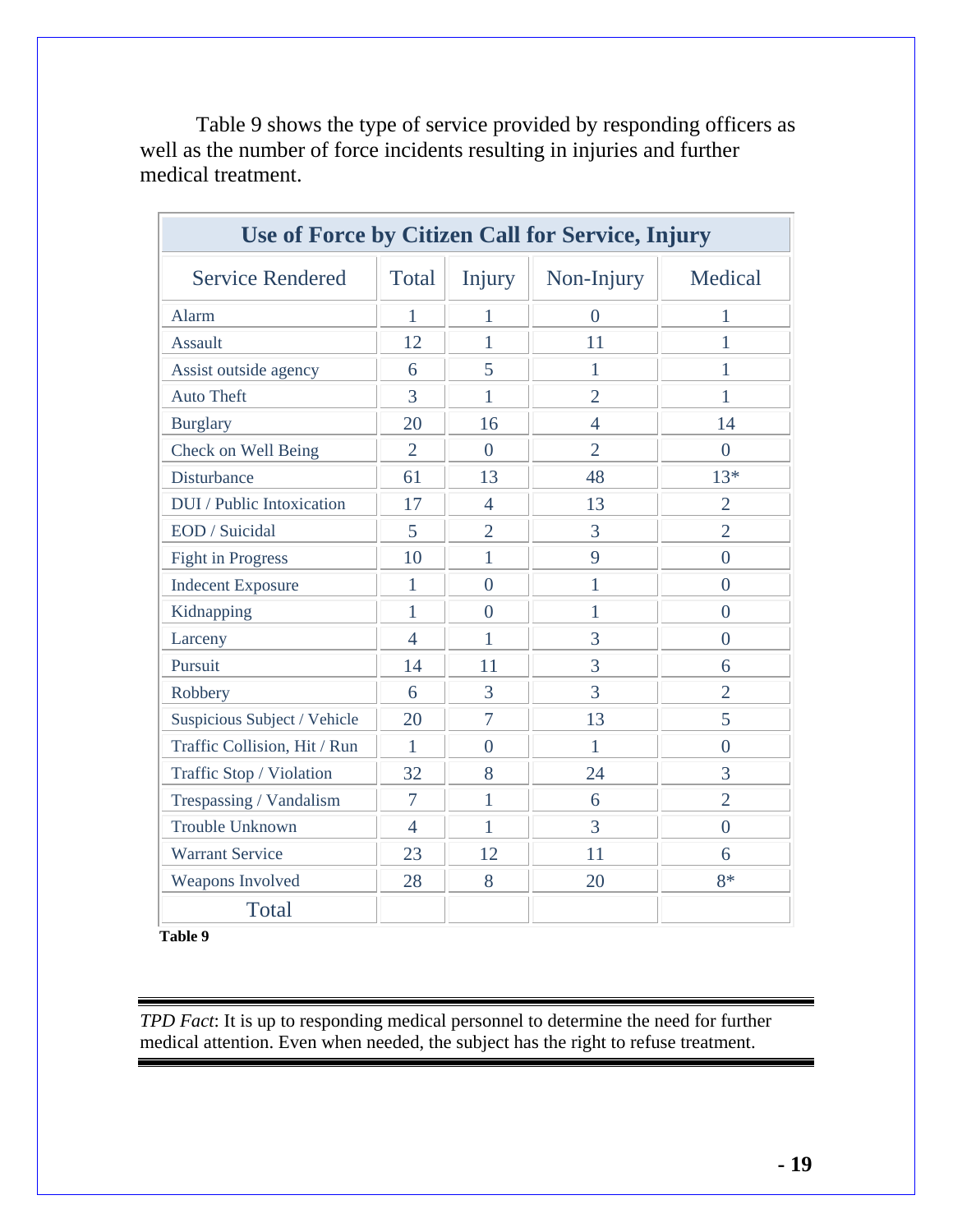## **Appendix**

![](_page_22_Figure_1.jpeg)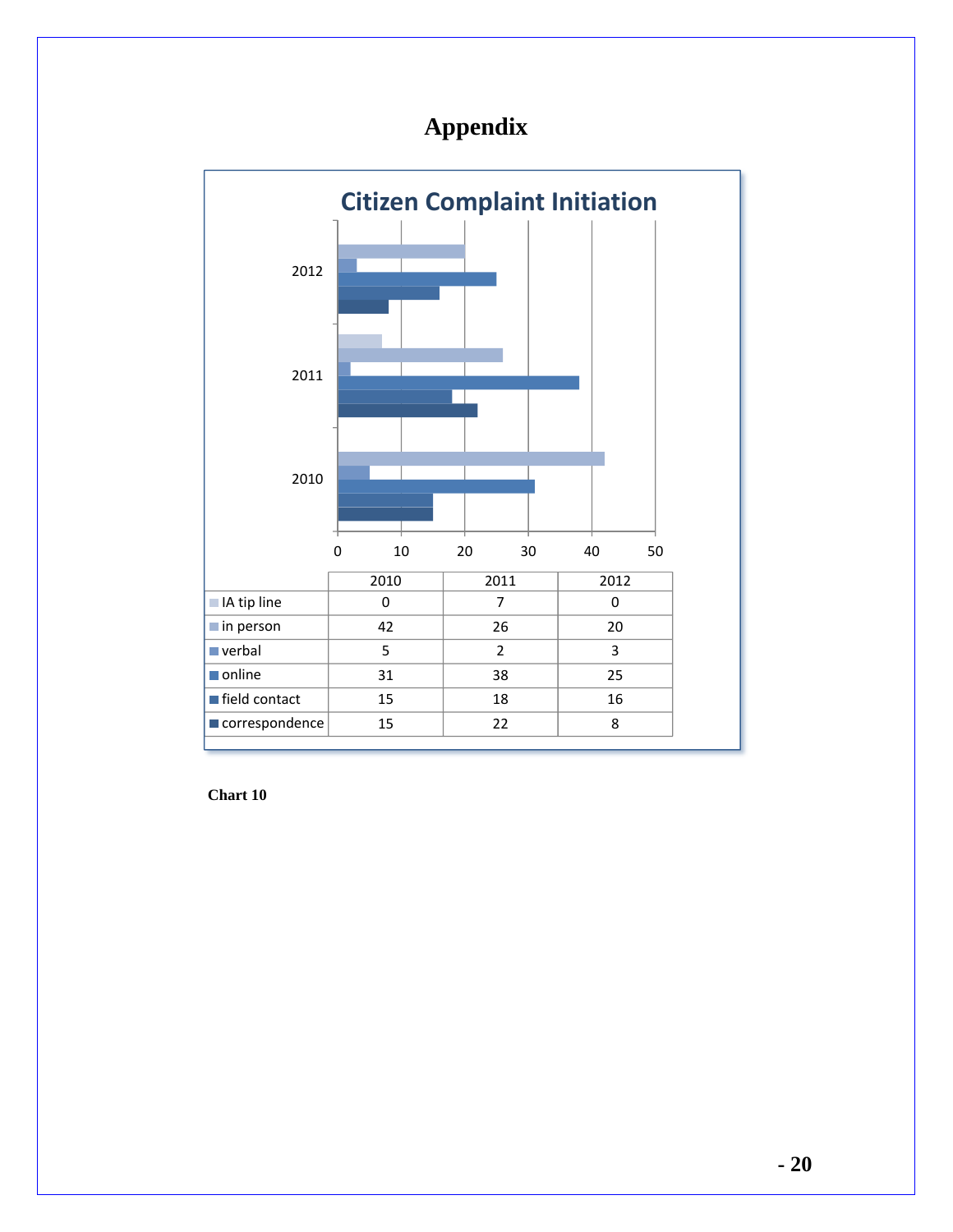The Tulsa Police Department utilizes a "Squad System," which assigns specific units to various areas within each division. Chart 11 shows the number of citizen complaints whose *incident locations* resided within the designated squad. The Gilcrease Division is made up of Adam, Baker, and Charlie squads, the Mingo Valley Division consists of David, Edward and Frank squads, and the George, Henry, and Ida squads represent the Riverside Division (auxiliary units such as the Support, Detective, and Special Investigations Divisions investigate cases city-wide).

![](_page_23_Figure_1.jpeg)

![](_page_23_Picture_2.jpeg)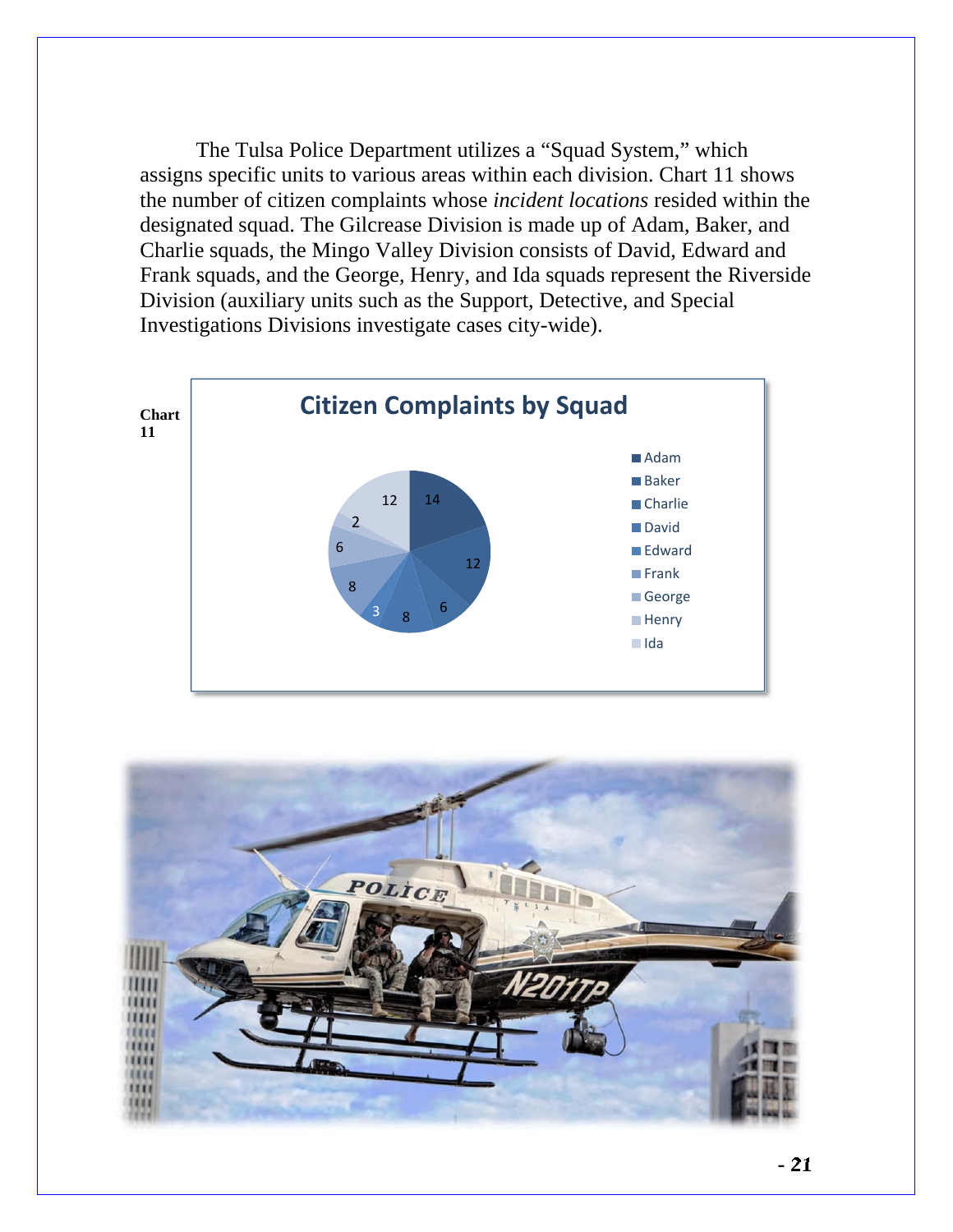## **TULSA POLICE DEPARTMENT INTERNAL AFFAIRS STAFF 2012**

**Captain Richard Alexander** 

 $\equiv$ 

**Investigators Greg Mathews Virgil Litterell Wes Phelps Terry Maurer Brian Carlisle Jack Hoehner** 

CF FO **IA Coordinator Van Evans**